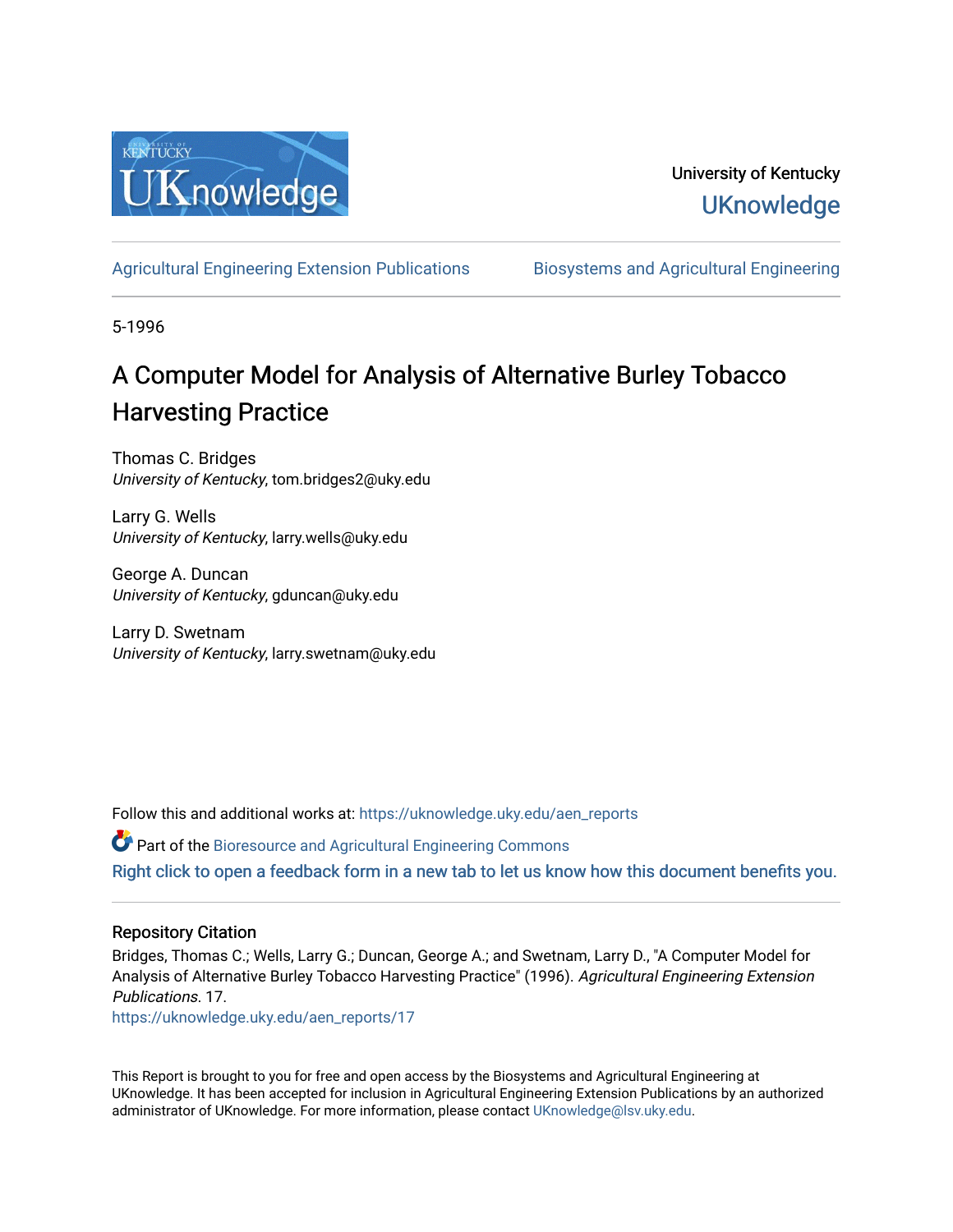AEN-78

## OOPERATIVE EXTENSION SERVIC U N I V E R S I T Y O F K E N T U C K Y · COLL E G E O F A G R I C U L T U R E



# **A Computer Model for Analysis of Alternative Burley Tobacco Harvesting Practice**

by T.C. Bridges, L.G. Wells, G.A. Duncan and L.D. Swetnam

## Introduction

Agricultural operations and practices have been the subject of many computer models and simulations. Holtman et al. (1970) developed a corn harvesting simulator, and Morey et al. (1971) used simulation techniques to analyze net profit of a corn harvesting and handling system during a particular weather year. Further, Loewer et al. (1977) advanced a model that assessed alternative beef production strategies for the individual farm with land, energy and capital as constraints. Bridges et al., (1979) developed a design simulation oriented toward the individual producer that examines corn harvesting systems and compares them regarding investment and annual cost. The CATCH (**C**omputer **A**nalysis of **T**obacco **C**utting and **H**ousing) simulation model (Bridges et al., 1980) was written to apply similar principles to the analysis of burley tobacco systems.

When the original CATCH model was developed, most burley tobacco was harvested by conventional methods which required little machine input and a substantial amount of labor. With the development of several alternative practices that can be used for harvesting and housing burley tobacco, the burley producer is now faced with several management decisions. If labor is a constraint, which system alternatives are best suited to work within the producer's labor force? At what point does a harvester system become economically feasible if lack of available workers causes the value of labor to increase dramatically? Consideration should be given to the amount of investment capital the producer is willing to spend and the type of curing facility desired.

To incorporate these considerations and provide individual producers with management information for given production situations, a revised computer model named CATCH22 has been developed and includes the latest alternative systems. This report provides a description of the model's capabilities and the management information it provides.

## Program Capabilities

CATCH22 performs the following functions:

- **1.** Examines and designs 50 alternative burley tobacco cutting and housing systems to meet system requirements imposed by the individual producer.
- **2.** Performs a selective cost ranking of the 50 alternative systems considered.
- **3.** Presents equipment and labor resources required by each system.

## System Description and Flow Network

Figure 1 shows the various methods for cutting, transporting and housing burley tobacco examined in the CATCH22 model. These are identified in Table 1, along with work rates, capacities, necessary crew sizes and field efficiencies used for system analysis. Capacities and work rates for the conventional methods are stated in sticks or sticks per hour; those for the plant-notching systems (Powell and UK automated prototype) are in plants and plants per hour. The conventional tobacco stick is assumed to contain six plants.

The first three harvesting practices shown in Table 1 require the use of the stick; whereas, the Powell system (Casada et al., 1987) and the automated prototype system (Wells et al., 1990) deal directly with the plant. The conventional transportation methods are: flatbed wagon with tractor, flatbed truck, two-wheel rail wagon and tractor, portable curing frames (Yoder and Henson, 1972), cantilever beams with carrier (Walton et al., 1993), and cable hoist beams with carrier. The automated systems require a tractor and front-end loader for both the Powell frames and the automated harvester frames. Capacities, work rates and crew sizes for each transportation method are shown in Table 1. There are 10 possible curing facility options (Table 1), and capacities, filling rates and crew sizes are stated per barn bent or unit of storage. Options requiring conventional stick handling include a conventional fourto six-tier barn, two-tier forced-air barn, pole-type barn for the portable curing frames, tiered field curing structure holding conventional sticks (Walton et al., 1993), field curing structure holding cantilever beams (Walton et al., 1993), post-row field curing structure (Duncan and Isaacs, 1993), retrofitted cable hoist barn and new cable hoist barn. Frames for the Powell and automated harvesters generally are not moved to a storage structure but do require a protective cover while the tobacco is cured. Coverage options are a six-mil polyester plastic for the Powell frames and three-layer typar cover for the automated prototype frames.

The beginning point for system analysis is the point when the tobacco is ready for harvest, and the finish point is the time at which the tobacco is placed in the curing facility or under a protective cover. The program calculates a design harvest rate from producer inputs, and this rate is used to determine the necessary equipment and labor requirements for each feasible system. Equipment is selected for each system such that the capacity of the component equals or exceeds the design harvest rate. Storage capacity for each type of curing facility is based on total crop production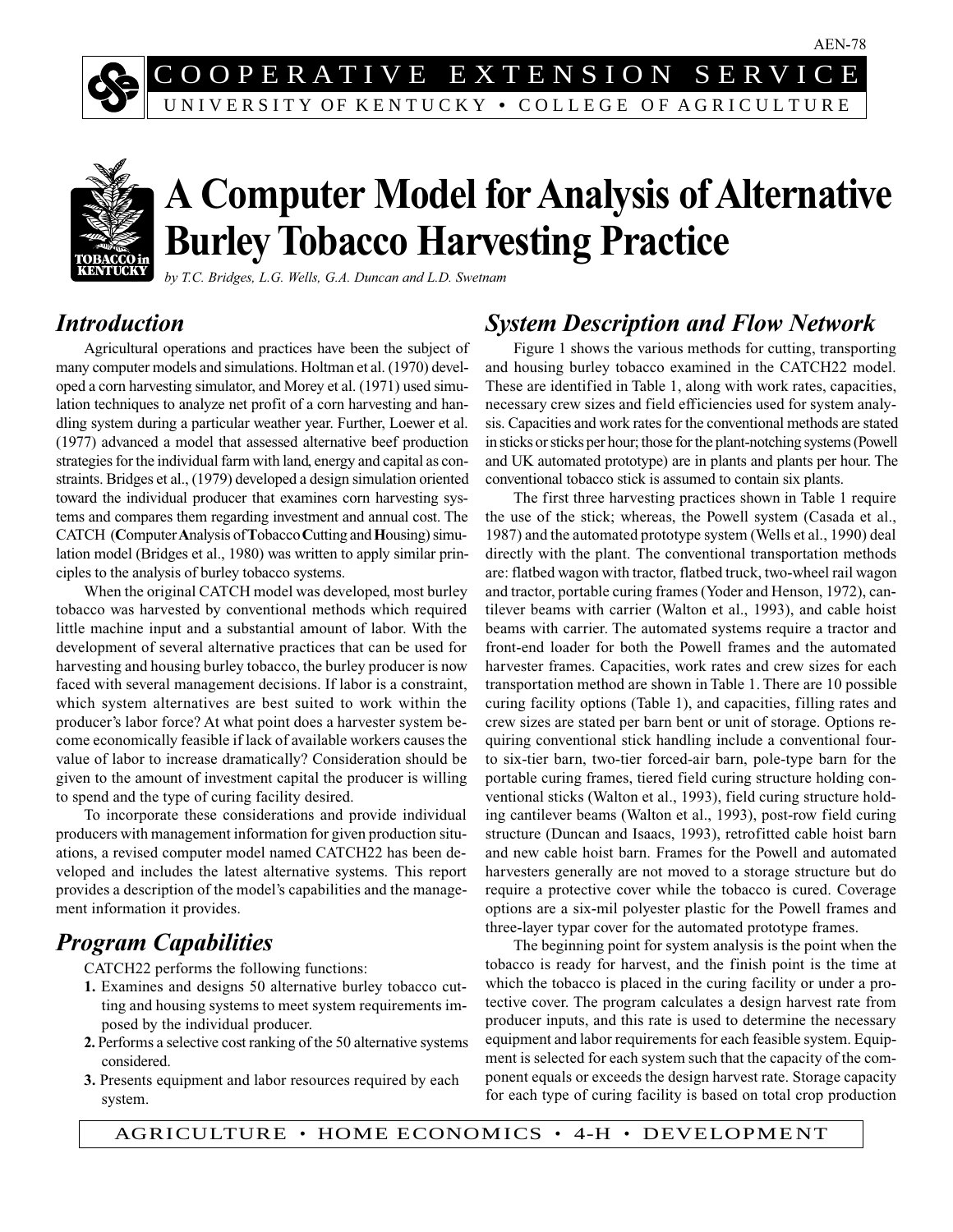

Figure 1. The flow network of the various harvesting options analyzed by CATCH22.

specified by the producer. Labor requirements for each alternative system are determined using the crew size necessary to complete each task at the design harvest rate. The work rates and capacities for the various tasks (Table 1) are average values and are based on observations reported by Wells and Miyake (1977) and Duncan, et al. (1991). When assigning labor to a system, CATCH22 assumes sufficient labor is available regardless of the specified harvest rate. The number of transportation units for each system is calculated using a procedure advanced by Hunt (1973) which determines sufficient vehicles to sustain the producer-imposed harvest rate. Each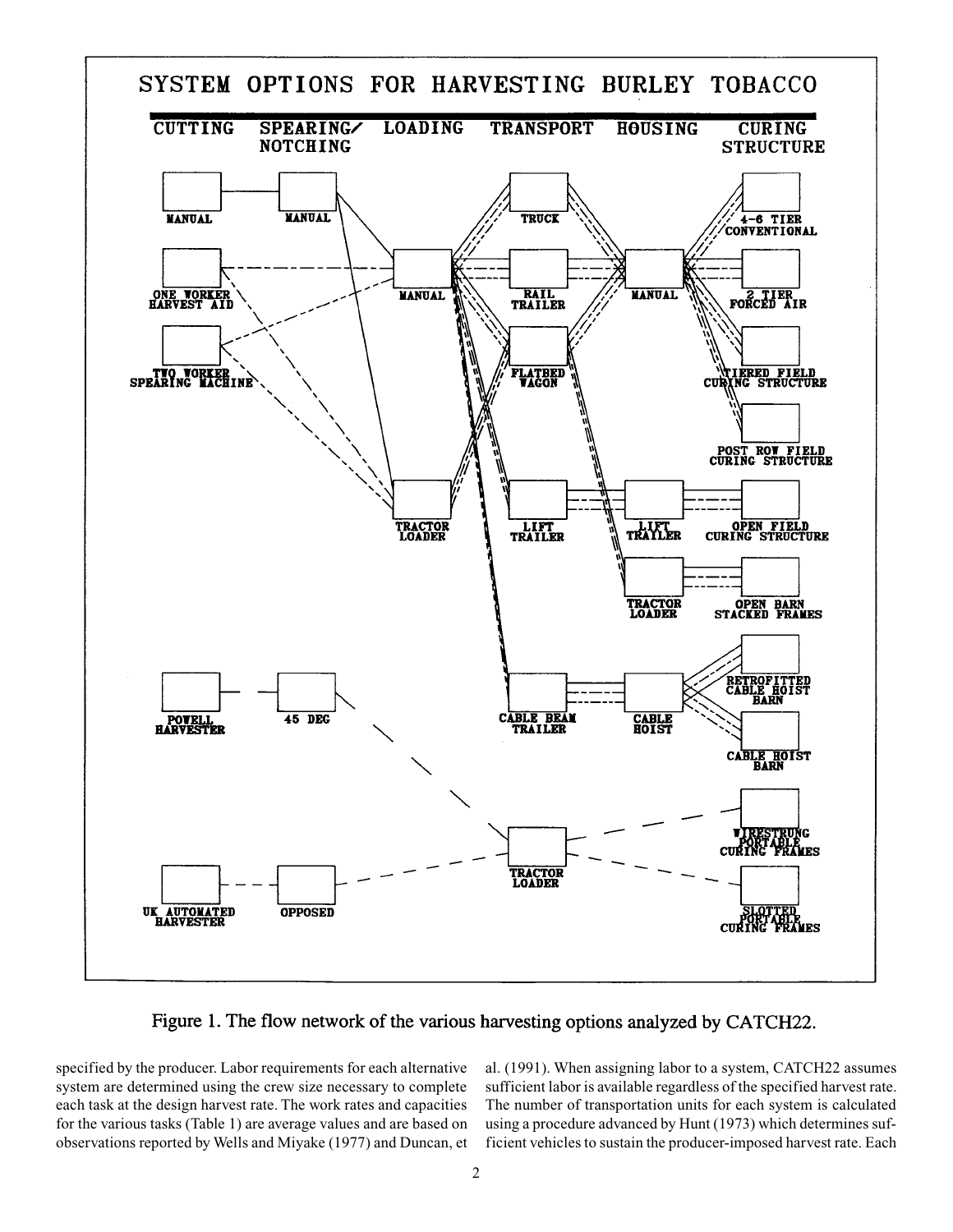| <b>Harvesting Method</b>                             | <b>Harvest Rate</b> |                     | Crew Size<br>wkrs        | Field Eff.,<br>$\frac{0}{0}$ |
|------------------------------------------------------|---------------------|---------------------|--------------------------|------------------------------|
| 1. Manual cutting                                    |                     | $100$ stks/hr       | 1                        | 75                           |
| 2. One-worker harvest aid                            |                     | $120$ stks/hr       |                          | 85                           |
| 3. Two-worker spearing machine                       |                     | $200$ stks/hr       | $\overline{c}$           | 85                           |
| 4. Powell harvester with tractor                     |                     | 1,485 plants/hr     | 5                        | 85                           |
| 5. UK automated prototype harvester                  |                     | 3,586 plants/hr     | $\overline{c}$           | 85                           |
|                                                      | <b>Transport</b>    | Vehicle             | <b>Crew Size</b><br>wkrs | Field Eff.,<br>$\%$          |
| <b>Transport Method</b>                              | Capacity            | <b>Loading Rate</b> |                          |                              |
| 1. Flatbed wagon and tractor                         | $120$ stks          | $415$ stks/hr       | 3                        | 85                           |
| 2. Flathed truck                                     | $200$ stks          | $415$ stks/hr       | 3                        | 85                           |
| 3. Two-wheel rail wagon and tractor                  | $130$ stks          | 332 stks/hr         | $\overline{c}$           | 85                           |
| 4. Portable curing frames and wagon <sup>2</sup>     | 34 stks             | 432 stks/hr         | 4                        | 85                           |
| 5. Cantilever beam and carrier                       | $120$ stks          | 327 stks/hr         | 2                        | 85                           |
| 6. Cable hoist beam and carrier                      | $45$ stks           | 327 stks/hr         | $\overline{c}$           | 85                           |
| 7. Tractor and loader for Powell frames              |                     |                     | 1                        | 85                           |
| 8. Tractor and loader for automated frames           | $\overline{a}$      |                     | 1                        | 85                           |
| Housing Method <sup>3</sup>                          | Unit<br>Capacity    | Filling<br>Rate     | <b>Crew Size</b><br>wkrs | Field Eff.<br>$\frac{0}{0}$  |
| 1. Four- to six-tier conventional barn bent          | 770 stks            | $480$ stks/hr       | 4                        | 75                           |
| 2. Two-tier forced-air barn bent                     | $504$ stks          | $360$ stks/hr       | 2                        | 80                           |
| 3. Open interior barn bent (portable curing frames)  | $462$ stks          | $408$ stks/hr       | 1                        | 80                           |
| 4. Tiered field curing structure section             | $160$ stks          | $415$ stks/hr       | $\overline{c}$           | 85                           |
| 5. Field curing structure section (cantilever beams) | $120$ stks          | $1,320$ stks/hr     | $\overline{c}$           | 90                           |
| 6. Post-row field structure section                  | 71 stks             | 327 stks/hr         | $\overline{c}$           | 90                           |
| 7. Retrofitted cable hoist barn bent                 | $700$ stks          | $648$ stks/hr       | 1                        | 90                           |
| 8. New cable hoist barn bent                         | $1,020$ stks        | $648$ stks/hr       | 1                        | 90                           |
| 9. Wire strung frames for Powell system              | 264 plants          | harvester rate      |                          |                              |
| 10. Slotted frames for automated harvester           | 450 plants          | harvester rate      |                          | $-$                          |

AAAA AAAAAAAA AAAAAAAA AAAAAAAA AAAAAAAA AAAAAAAA AAAAAAAA AAAAAAAA AAAAAAAA AAAAAAAA AAAAAAAA AAAAAAAA AAAAAAAA AAAAAAAA AAAAAAAA AAAAAAAA AAAAAAAA AAAAAAAA AAAAAAAA AAAAAAAA AAAAAAAA AAAAAAAA AAAAAAAA AAAAAAAA AAAAAAAA AAAAAAAA AAAAAAAA AAAAAAAA AAAAAAAA AAAAAAAA AAAAAAAA AAAAAAAA AAAAAAAA AAAAAAAA AAAAAAAA AAAAAAAA AAAAAAAA AAAAAAAA AAAAAAAA AAAAAAAA AAAAAAAA AAAAAAAA AAAAAAAA AAAAAAAA AAAAAAAA AAAAAAAA AAAAAAAA AAAAAAAA AAAAAAAA AAAAAAAA AAAAAAAA AAAAAAAA AAAAAAAA AAAAAAAA AAAAAAAA AAAAAAAA AAAAAAAA AAAAAAAA AAAAAAAA AAAAAAAA AAAAAAAA AAAAAAAA AAAAAAAA AAAAAAAA

 $1$ Conventional system capacities and rates are stated in sticks (stks) or sticks per hour; plant-notching system capacities and rates are stated in plants or plants per hour.

<sup>2</sup> Capacity and fill rate refer to the pallet frames and not the wagon used for transport.

<sup>3</sup> Capacities, fill rates and crew sizes are per barn bent for conventional systems and per unit or frame for plant-notching systems.

system CATCH22 designs is a feasible alternative and an acceptable practice for harvesting burley tobacco.

#### Program Inputs

AAAAAA AAAA

The CATCH22 model was designed to be a producer-oriented model and to provide management information for the individual tobacco farmer. To accomplish this objective, input information was restricted to that which the producer could readily supply. Input parameters that pertain to a particular farm include: conventional row and plant spacing in inches, estimate of the crop stand in percent, row and plant spacing for the automated harvesters in inches, total conventional acres of production, desired number of harvest days, length of the working day in hours, crop yield in pounds per acre, average wage rate in dollars per hour, average one-way transport distance from field to curing facility in miles and local cost of gasoline in dollars per gallon. Input parameters pertaining to program output include selection of a ranking variable and optional investment cost ranking. The ranking variable determines the basis for which the annual cost ranking of systems is shown on output. These choices are: 1 for cents per stick, 2 for cents per pound and 3 for dollars per acre.

**AAA** AA AA AA AA AAA AA

 Two distinct harvest rates are used in the model to design and select equipment and labor for each system. For conventional systems, the CATCH22 model uses conventional row and plant spacing and percent stand to determine the number of plants and conventional sticks for the total acreage and on a per acre basis. This allows the model to define the capacity and work rate for each conventional system component in Table 1 in terms of the producer's actual plant population. A design harvest rate (acres per day) is then determined from the total crop acres and the desired number of harvest days.

For the plant-notching systems (Powell and the automated prototype), the model determines the plant population from the harvester row and plant spacing inputs and the percent stand. The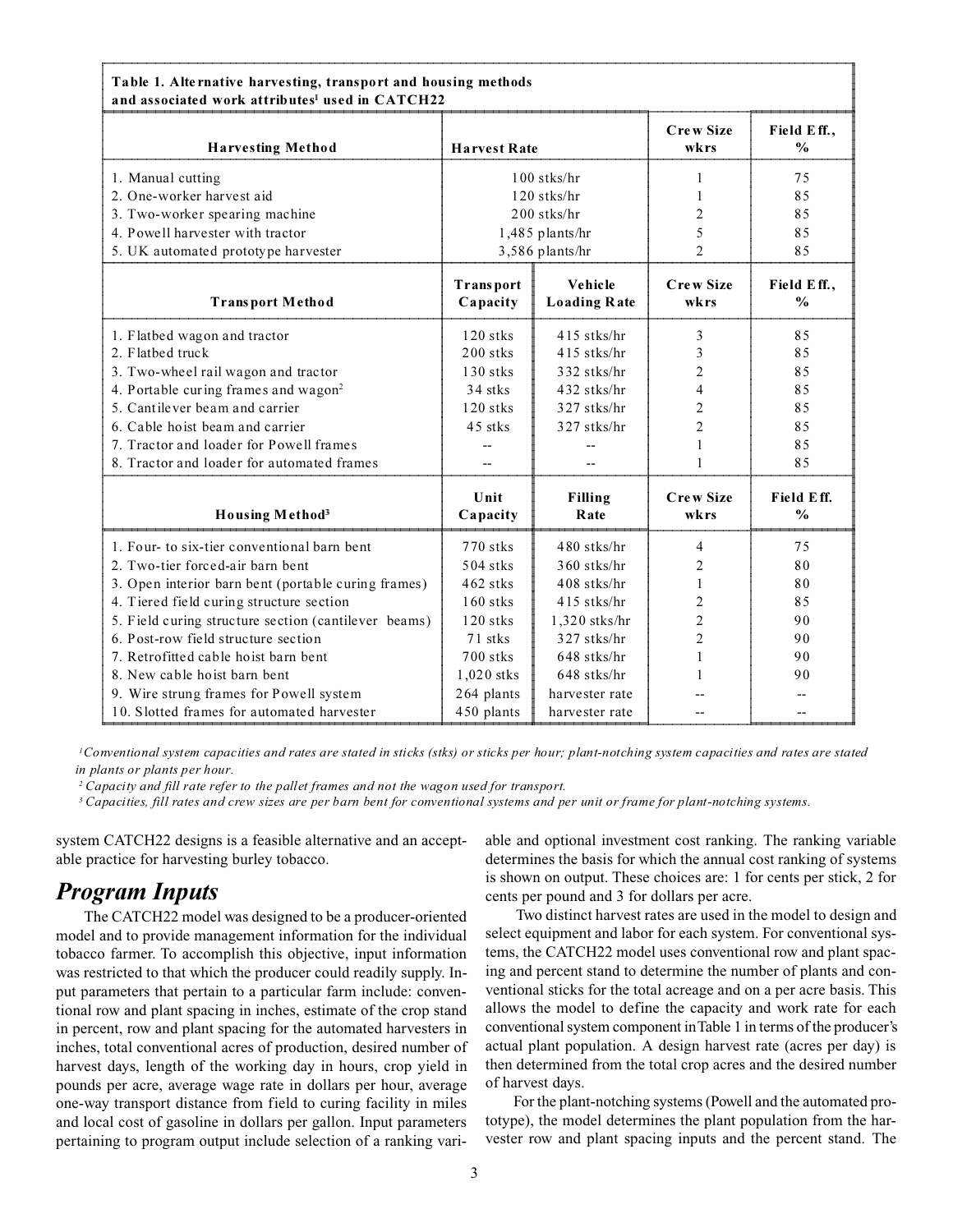recommended row and plant spacing for plant-notching harvesters is 42 by 24 inches. Generally this plant spacing of 24 inches is greater than that specified for most conventional crops. This larger spacing means fewer plants per acre and a reduction in total crop poundage. If the conventional plant spacing is less than the harvester value of 24 inches, an equivalent acreage is determined by CATCH22 for the plant-notching systems to yield the same number of pounds as the conventional crop. The equivalent harvester acreage is determined by increasing the conventional acreage by a factor of 1.06, and the design harvest rate (acres per day) for the plant-notching systems is based on the increased acreage and desired number of harvest days. The percent crop stand is assumed to be the same for both conventional and harvester crop sizes.

#### Economic Considerations

Equipment for each alternative system in CATCH22 is selected based on the design harvest rate specified by the producer. Upon completion of analysis, the model compares each system with respect to investment, annual and labor costs. Investment costs determined by the model are considered for new equipment, and cost and economic life of the various equipment items used in CATCH22 are listed in Table 2. Representative manufacturer's list prices were used where available to determine the costs in Table 2, with the remainder being obtained from Duncan (1995), Swetnam (1995) and Nutt et al. (1990). The costs of curing facilities include construction costs. Tractors are assigned by size as follows: for transport to and from the curing facility, 50 horsepower (hp) unit; for use with the Powell loader, 70 hp; and for use with the automated prototype loader, 100 hp. Tractor investment costs were determined at \$300 per horsepower.

The annual fixed cost of each equipment item is determined by summing the yearly depreciation based on the economic life of the item (Table 2), the interest cost of the investment and a charge for taxes, insurance and housing. The model uses a straight-line method of depreciation, a 10 percent interest rate and a value of 2 percent of the investment cost for taxes, insurance and housing to determine an item's annual cost. The salvage value of each item is assumed to be 10 percent of the investment cost unless the item has an initial value of \$400 or less, at which time this value becomes zero (Nutt et al.,1990).

The total annual cost of a system includes the fixed cost of equipment as well as the operating cost and a labor charge associated with each practice. Operating costs are the sum of an energy charge plus a maintenance or repair charge for equipment based on the value of the item. The labor charge for each task is calculated based on the number of workers assigned to perform each task, average work rate to accomplish the task and hourly wage rate specified by the producer.

#### Program Aspects

The program begins analysis of the harvesting network (Figure 1) by determining the necessary number of harvesters to meet the design harvest rate specified by the producer. The required number of harvesters (including manual laborers) is based on the effective work rate and field efficiency of each harvester type (Table 1) and the design harvest rate. If the work rate of a particular harvester is not sufficient to meet the design rate for the daily harvest period, the number of harvesters is incremented by one until this requirement is satisfied. Labor requirements for harvesting are based on the required number of harvesters and their specified crew size.

After completion of the harvest section, the program determines the necessary capacity for each type of curing facility. For conventional systems, this curing capacity is stated in barn bents, with the total number determined by the capacity of these sections (Table 1) and total crop production. Once the required number of bents is known, the investment and annual costs of the curing facility (Table 2) are calculated along with worker-hours of labor necessary to house or fill this type of barn. The worker-hours of labor for a particular facility are dictated by the fill rate of the barn, number of workers per crew (Table 1) and specified harvest rate. If the rate of the barn crew doesn't meet the harvest rate for the specified harvest day, the crew size is incremented by one until this requirement is met. The model determines and keeps account of the daily worker-hours of labor and the required number of barn crews as well as the costs associated with each type of curing facility. For automated harvesting systems, the model determines the number of frames required to hold the entire crop and computes the amount of coverage and required hours of labor for covering.

After analysis of each curing facility, the program cycles through feasible alternative transportation methods between each harvester and curing option and determines the number of hauling units needed to sustain the harvest rate. The number of transport vehicles is a function of the time required to load the vehicle, the total time for field and road travel, any waste time that may be lost positioning wagons and opening gates, etc. and the unloading time at the curing facility. Vehicle loading time is based on the specified harvest rate and the work-rate (Table 1) for the particular type of transportation unit. Loading crews for each vehicle type are determined such that the design harvest rate is satisfied, and transport drivers are assigned based on the number of transport vehicles minus one. If only one hauling vehicle is required, no drivers are assigned, assuming the loading crew travels with the vehicle. Worker-hours for transport are based on an average on-farm travel speed of 5 mph, the average oneway transport distance input by the producer and the number of loads per day. A minimum number of transportation units is determined by CATCH22 for each conventional transport method excluding the pallet frames. For the plant-notching systems and conventional pallet frames, the program does not consider transport as a function of harvest rate. The assumption is that the frames (or pallets) need only be loaded at the harvest rate and can be transported to storage and/or covered at the producer's convenience. One consideration in use of the Powell harvesting system is that the frames cannot stand alone in the field and require stacking in a storage location preferably at the edge of the field. The CATCH22 program assigns one tractor and loader per Powell harvester for supplying empty frames and removing filled frames to the storage location. Based on the average harvest rate for the Powell machine (Table 1), it would require 10 to 11 minutes to fill a frame. If travel time to and from the producer's storage location becomes larger than this amount, an additional loader may be necessary for this system to sustain the harvest rate.

As each transportation method is analyzed, CATCH22 determines the investment and annual costs of each method. The investment costs of each method include cost of the hauling vehicles as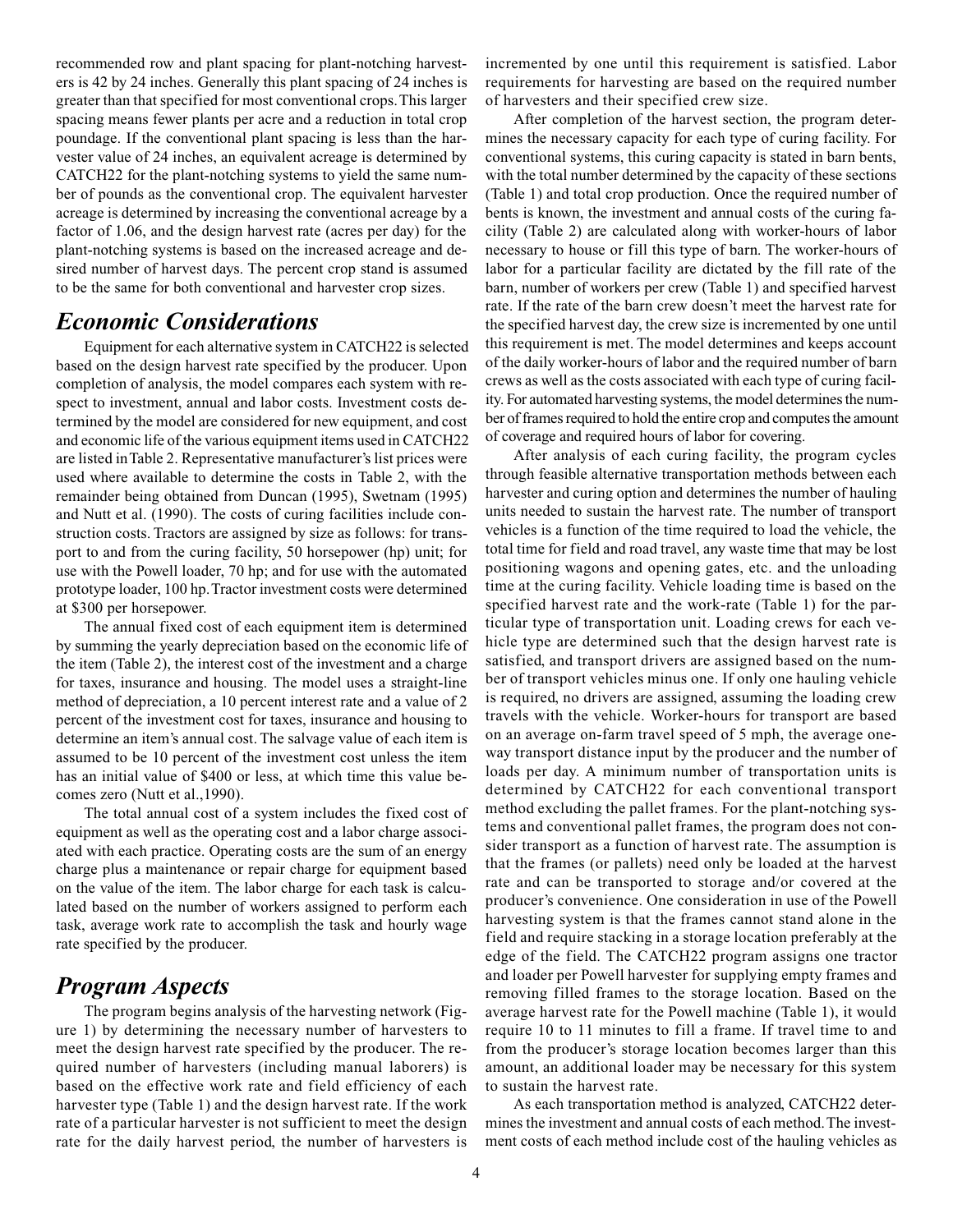| <b>Harvesters</b>                                                               | <b>Investment Cost, \$</b> | <b>Economic Life, Years</b> |  |
|---------------------------------------------------------------------------------|----------------------------|-----------------------------|--|
| 1. Manual cutting                                                               | 0.0                        | --                          |  |
| 2. One-worker harvest aid                                                       | 6,000                      | 7                           |  |
| 3. Two-worker spearing machine                                                  | 15,000                     | 7                           |  |
| 4. Powell harvester                                                             | 30,000                     | 12                          |  |
| 5. UK automated prototype harvester                                             | 100,000*                   | 10                          |  |
| Transporters <sup>1</sup>                                                       | <b>Investment Cost, \$</b> | Economic Life, Years        |  |
|                                                                                 |                            |                             |  |
| 1. Flatbed wagon                                                                | 1,000                      | 12                          |  |
| 2. Flatbed truck                                                                | 18,000                     | 12                          |  |
| 3. Two-wheel rail wagon                                                         | 400                        | 10                          |  |
| 4. Loader for portable curing frames                                            | 4,000                      | 12                          |  |
| 5. Cantilever beam carrier                                                      | 3,500                      | 12                          |  |
| 6. Cable hoist beam carrier                                                     | 350                        | 10                          |  |
| 7. Loader for Powell frames                                                     | 5,000                      | 12                          |  |
| 8. Loader for automated harvester frames                                        | 6,000                      | 12                          |  |
| <b>Housing Types</b>                                                            | <b>Investment Cost, \$</b> | <b>Economic Life, Years</b> |  |
|                                                                                 |                            |                             |  |
| 1. Four- to six-tier conventional barn bent<br>2. Two-tier forced-air barn bent | 2,800                      | 40                          |  |
|                                                                                 | 3,100                      | 40                          |  |
| 3. Open interior barn bent (portable curing frames)                             | 2,200                      | 40                          |  |
| 4. Tiered field curing structure section                                        | 161                        | 20                          |  |
| 5. Field curing structure section (cantilever beams)                            | 161                        | 20                          |  |
| 6. Post-row field structure section                                             | 55                         | 10                          |  |
| 7. Retrofitted cable hoist barn bent                                            | 700                        | 20                          |  |
| 8. New cable hoist barn bent                                                    | 3,700                      | 20                          |  |
| <b>Frame Types</b>                                                              | <b>Investment Cost, \$</b> | Economic Life, Years        |  |
| 1. Pallet frames                                                                | 50                         | 15                          |  |
| 2. Cantilever beams                                                             | 30                         | 15                          |  |
| 3. Cable hoist beams                                                            | 38                         | 15                          |  |
| 4. Powell frames                                                                | 75                         | 7                           |  |
| 5. Automated prototype frames                                                   | $350*$                     | 15                          |  |
| <b>Auxiliary Items</b>                                                          | <b>Investment Cost, \$</b> | Economic Life, Years        |  |
|                                                                                 |                            |                             |  |
| 1. Hoist for cable hoist system                                                 | 4,000                      | $1\,0$                      |  |
| 2. Conventional tobacco sticks                                                  | 0.18                       | 10                          |  |
| 3. Hi-boy for stick dropping                                                    | 5,000                      | 12                          |  |
| 4. Six-mil polyester plastic for Powell frames                                  | $0.02$ \$ per sq. ft.      | $\mathbf{1}$                |  |
| 5. Three-layer typar cover for automated frames                                 | $0.09$ \$ per sq. ft.      | 5                           |  |

\* Estimated costs when in p ro duction.

 $^1$  Tractors are assigned by size in CATCH22 as follows: for transport, 50 hp; for Powell loader, 70 hp; and for the automated loader, 100 hp. Investment costs for tractors are assigned at \$300 per horsepower.

well as that of any needed tractors. The annual cost of each method includes operating costs and fixed cost of the equipment. However, only a portion of the fixed cost of tractors, trucks, and flatbed wagons is assigned to the annual cost for the tobacco operation. This portion is defined as twice the number of harvest days divided by 365, based on the assumption that one out of every two days will be a good harvest day and that these items will be used in other farm operations.

Once the analysis of all systems is complete, CATCH22 totals the costs and equipment for each. The program also determines the number of men required per day for each system based on the design harvest rate and the necessary crew(s) required to complete each task. The cost of labor for each system is calculated using the producer's wage rate and total worker-hours required to harvest the crop with that system. This cost, in addition to fixed and operating costs of the equipment, is included in the annual cost of a particular system.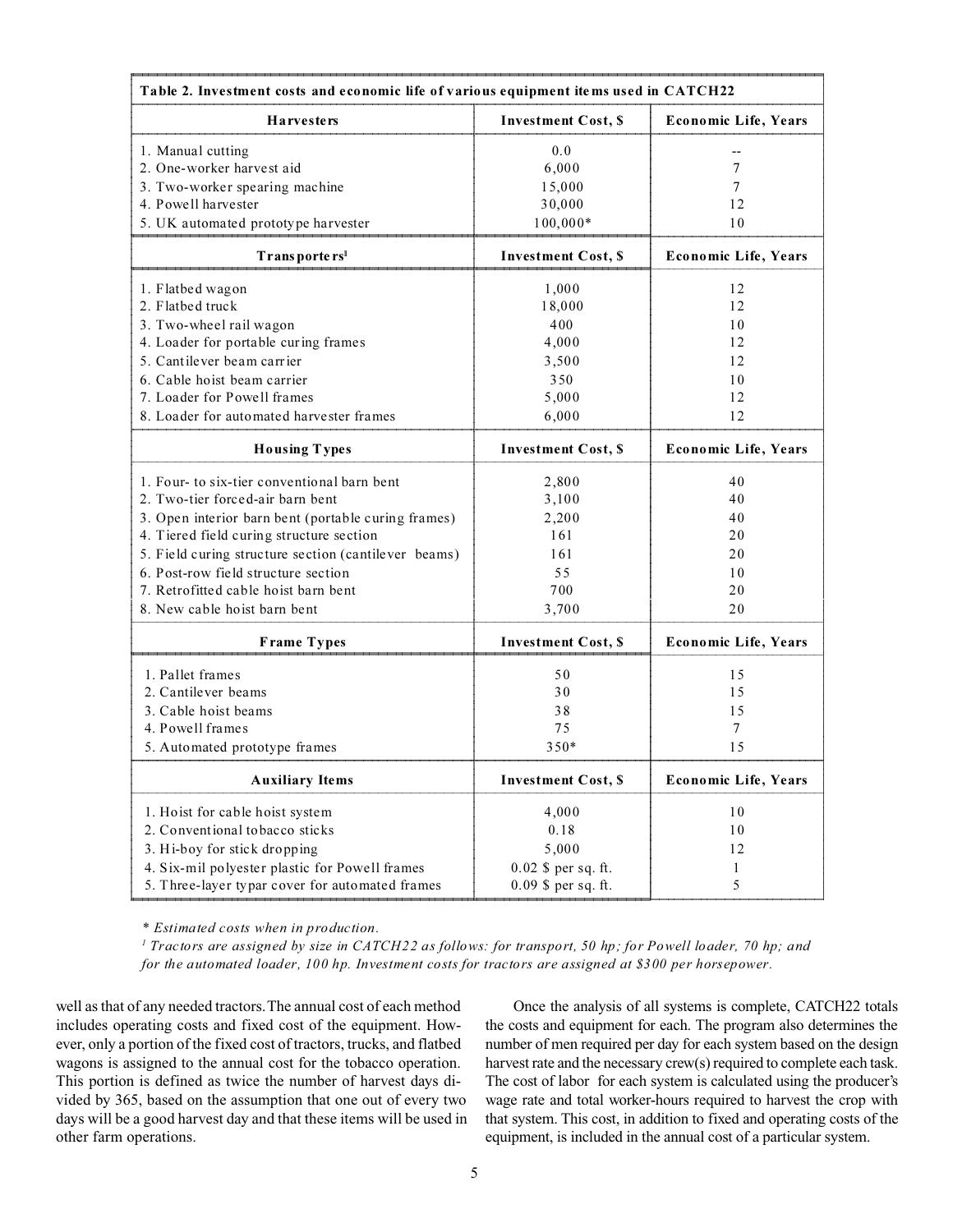#### Program Use and Considerations

An **example** producer's data set used to demonstrate the model is presented in Table 3, and the sample output from that run is shown in Appendices 1-3. Information presented in the sample output corresponds to these input parameters *only* and is not applicable to all burley harvesting situations. With the reduction of available labor in recent years and increased wages, CATCH22 allows the producer to consider the trade-offs between labor availability, labor costs and equipment costs. Listed in Appendices 1-3 is the necessary equipment, labor and cost information for each alternative system determined by the CATCH22 model and an economic ranking of all 50 systems.

| a<br>Table 3. Sample input data set for CATCH22<br>$\mathbf c$<br>e |                                                                   |  |  |  |  |  |
|---------------------------------------------------------------------|-------------------------------------------------------------------|--|--|--|--|--|
| T.C. BRIDGES                                                        | User Name                                                         |  |  |  |  |  |
| 42                                                                  | Conventional row spacing, inches                                  |  |  |  |  |  |
| 18                                                                  | Conventional plant spacing, inches                                |  |  |  |  |  |
| 97.5                                                                | Percent stand, %                                                  |  |  |  |  |  |
| 42                                                                  | Harvester row spacing, inches                                     |  |  |  |  |  |
| 24                                                                  | Harvester plant spacing, inches                                   |  |  |  |  |  |
| 10.0                                                                | Conventional acreage                                              |  |  |  |  |  |
| 4.0                                                                 | Days to harvest                                                   |  |  |  |  |  |
| 10.0                                                                | Hours per workday                                                 |  |  |  |  |  |
| 2,500.0                                                             | Yield, lb/ac                                                      |  |  |  |  |  |
| 7.00                                                                | Average wage rate, \$/hr                                          |  |  |  |  |  |
| 0.75                                                                | Average one-way travel distance, miles                            |  |  |  |  |  |
| 1.00                                                                | Fuel cost, \$/gal                                                 |  |  |  |  |  |
| 1.0                                                                 | Rank Variable, 1 for $c/stk$ , 2 for $c/b$ , 3 for $\frac{s}{ac}$ |  |  |  |  |  |
| N                                                                   | Y for investment cost ranking, N for no                           |  |  |  |  |  |
|                                                                     | ranking                                                           |  |  |  |  |  |
|                                                                     |                                                                   |  |  |  |  |  |

The initial portion of Appendix 1 presents input harvest parameters used for the example producer's harvest situation (Table 3). The example shown is for a 10-acre crop to be harvested in four days which sets the harvest rate for the conventional systems to be 2.5 acres per day. The harvest rate for the plant-notching machines is determined to be 2.65 acres per day based on the increased crop size of 10.6 acres (as discussed earlier). Other pertinent parameters include an average wage rate of \$7 per hour, an average one-way transport distance of 0.75 miles, a 10-hour workday and a local fuel cost of \$1 per gallon. Listed with conventional crop parameters is the total number of plants and sticks for the specified acreage. The CATCH22 program also determines the total number of plants and an **equivalent** number of sticks for the harvester acreage. The equivalent number of sticks provides a comparison basis with conventional systems.

Following the harvest parameters in Appendix 1 is design and cost information for the conventional and plant-notching harvesters. Information shown with each harvester includes the required number, the investment and fixed cost, the crew size, the labor cost for harvest, an annual cost in cents per stick or stick equivalent and the harvester efficiency (%). The annual cost for each harvester includes the fixed cost of the machine(s), an estimate of the operating costs and the cost for labor. Below the conventional harvesting systems is a footnote indicating that a charge of \$337 for stick dropping in this example is included in the labor cost for manual cutting. An additional item shown with the plant-notching harvesters is the number of frames required for the entire crop and their associated cost is included in the system investment and fixed cost.

The efficiency listed with each harvester type (including manual) is indicative of how well the number of harvesters satisfies the design harvest rate. A higher efficiency (as with the two-worker spearing machine) indicates the capability of the harvester(s) is well matched to the design harvest rate. A lower efficiency, as shown with the automated harvester, indicates there is reserve capacity and the harvester(s) is working for only a portion of the day.

Appendix 2 presents the housing, frame or carrier information for the example producer situation in Table 3. Information for conventional housing design is shown initially and includes the number of barn bents of storage, the number of frames or carriers (if any), the investment and fixed cost for each structure, the crew size for filling at the design harvest rate, the cost for labor, an annual cost in cents per stick and a crew efficiency. The cost of  $\sim$  conventional sticks is included in the investment and fixed cost of  $\alpha$  each structure. The annual cost for each housing option includes  $\parallel$  the fixed cost of the structure and frames or carriers plus the cost for labor and is compared on a per stick basis. Crew efficiency shows how well the required crew size satisfies or matches the  $\parallel$  design harvest rate, with a low efficiency indicating that the crew is not busy the entire harvest day. The example output in Appen- $\vert$  dix 2 shows that three of the conventional housing crews are above 90 percent in efficiency while the remainder are below 60 percent for the specified inputs. Below the conventional housing information (Appendix 2) is required number and cost information relative to conventional pallet frames, cantilever beams and cable hoist beams. This is followed by the amount, cost and labor requirements for covering the frames in the Powell and automated systems. AAAA

The economic ranking of the 50 systems determined by The economic ranking of the 50 systems determined by<br>CATCH22 for the example production situation is shown in Appendix 3. Systems are ranked by annual cost from the least to the AAAAAAAAAAAAAAAA most expensive. Our example producer has selected cents per stick as the ranking variable (Table 3). The ranking information is as follows: system rank which identifies the position in the ranking, total investment, annual and labor cost, ranking variable (annual cost in cents per stick for this example), required number of workers and transport vehicles to sustain the harvest rate and overall efficiency for the entire work crew. Below each line showing the system cost and labor information is the system identification which describes the type of harvester, transport and housing component for the system at the current rank. The investment cost of the individual systems may seem expensive, but remember this value includes the "new" cost of all equipment including any tractors required by the system. The annual cost value includes an annual charge for all equipment, a charge for labor and the cost for operation and repair of the various equipment. The annual cost provides a better basis for economic comparison of systems than the investment value because it takes into account longevity of equipment and various labor and operating expenses associated with a given system.  $\vert$ 

The ranking shown in Appendix 3 exemplifies the set of input conditions in Table 3. For the example, the first six systems are within 5 cents per stick of one another in annual cost. This indicates that any of these would be suitable selections in terms of cost. These systems contain manual harvesting and lower cost housing facilities (post-row and tiered field curing structures); for most situations where labor is available, these systems will be favorable in cost comparisons. Available space is one consideration when selecting the post-row and tiered field curing structures. Using the recommendations in ID-116 (Duncan and Isaacs, 1993), seven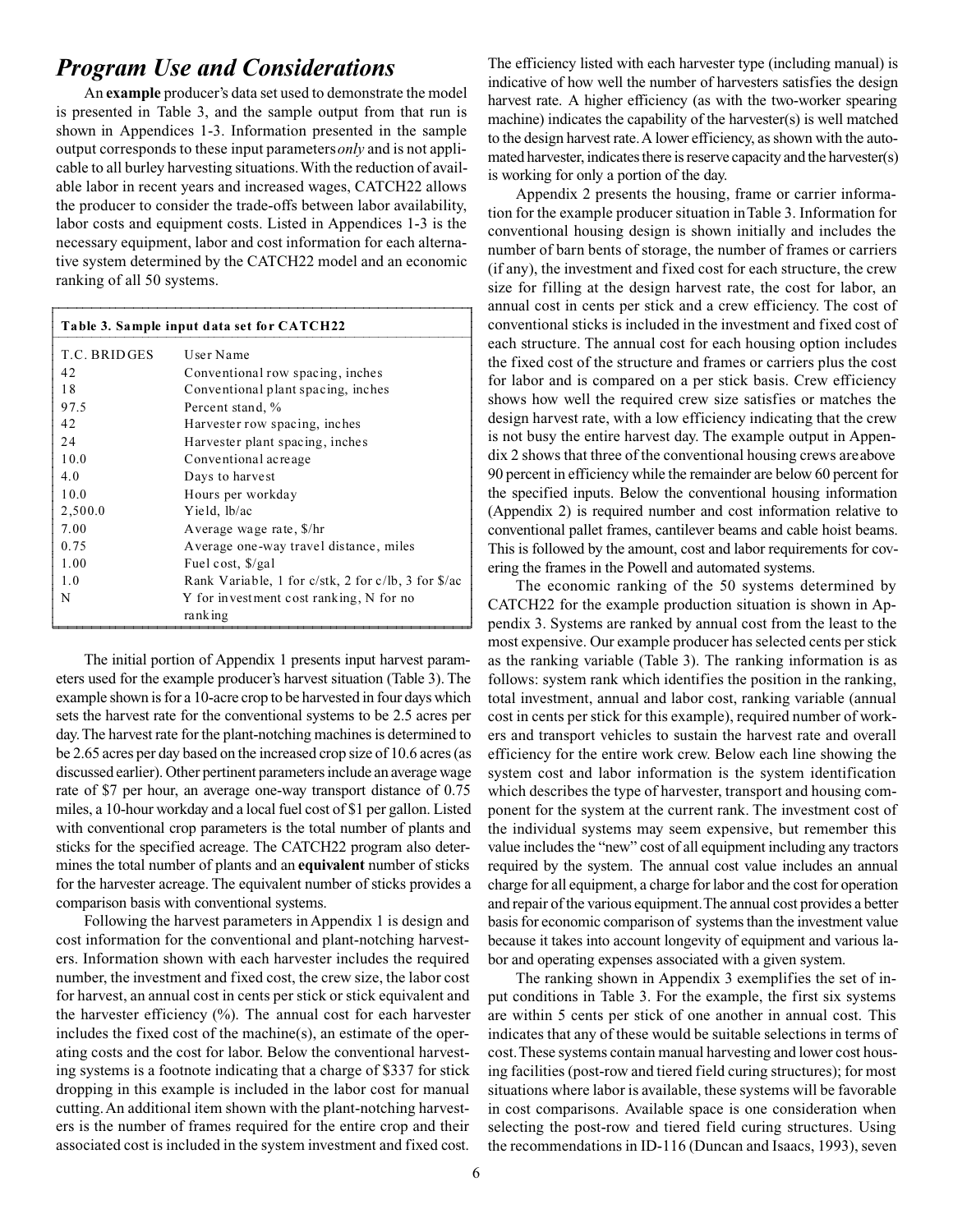sections of a post-row field structure require 96 feet of length. From the example in Appendix 3, 190 post-row sections are required to contain the 10-acre crop. If these sections were placed end to end, it would require a structure almost one-half mile in length. If these sections were placed in a four-row by seven-section configuration and allowing for nine feet on each side, 18 feet between the rows and 30 feet on either end for turning space, an area of approximately 0.25 acre would be required. This amount of space may not be feasible for many farm situations in Kentucky, and the producer may need to consider other housing options in larger crop situations.

Labor is always an important consideration with burley harvesting systems because these systems (especially the conventional options) tend to be labor intensive. Included in the annual cost ranking with each system (Appendix 3) are the required crew size, labor cost and overall crew efficiency. The total crew size includes workers for the various tasks of harvest, loading and transport and for filling the curing facility. Except for transport, most of these tasks require a work crew. These crews are assigned by the model to accomplish each task at the harvest rate specified by the producer. The total crew size for a given system in Appendix 3 then is the total of all crews assigned to complete each task in the system. Labor costs for each system are based on total worker-hours required to complete harvest and the hourly wage, not the actual number of harvest days. A percent utilization of the overall work crew is determined by dividing the total worker-hours for all tasks by the total worker-hours to complete harvest (i.e., the product of the number of harvest days and the number of hours per workday). This value gives some indication of the total worker efficiency with a higher percentage indicating better labor utilization by a particular system. For most systems analyzed by CATCH22, the overall efficiency value will never attain 100 percent because all crews do not work at the same rate. However, a lower utilization percentage, such as shown by system 6 (65 percent) in the example ranking (Appendix 3), indicates some reserve harvest capacity in this system and workers in tasks with less utilization may be allocated to other portions of the harvest operation. For example, system 6 (Appendix 3) uses the post-row field structure as the housing option. The housing crew efficiency is 57.3 percent (Appendix 2) for this option, indicating that some of the workers could be available for a portion of the workday for loading and transport.

The typical tobacco production situation in Kentucky is smaller than the example shown here. However, with increased leasing and the possibility that someday the burley allotment program may be removed by the government, the likelihood of larger crops and higher harvest rates is more conceivable than in the past. A concern as production capacities and harvest rates tend to increase is the large amount of workers needed for these labor intensive systems. The example production output shown (Appendices 1-3) is for a relatively high harvest rate of 2.5 acres per day, and, as the annual cost ranking shows, most of the systems require 10 or more laborers to complete harvest. The plant-notching harvesters (Powell and automated) were developed to provide higher harvesting capacity and to address the labor problem, but these systems were ranked 49th and 50th respectively in our cost example. A preliminary study (Bridges, et al., 1995) comparing the plant-notching systems with a conventional system containing manual cutting, flatbed wagons and a four- to six-tier conventional barn found that the Powell system became less expensive than the conventional system on an annual cost basis for a crop size of 20 acres and a

harvest rate of two acres per day. As the harvest rate increased to five acres per day, the Powell system required a crop size of 50 acres to become less expensive. Crop sizes of 75 to 100 acres were required for the automated prototype to be cost competitive with the conventional system. However, this study also determined that a labor requirement of 25 workers was necessary for the conventional system to harvest 50 acres at five acres per day; whereas the Powell and automated systems required 15 and four workers respectively.

CATCH22 is a deterministic model that reflects the decisions of the individual producer. While the model is deterministic, the program has the added flexibility of multiple analyses of a particular burley operation. This flexibility allows a producer to vary certain input parameters (Table 3) and determine the effects of these variations on system costs in the economic rankings. One example of this is to vary harvest rate and/or length of the harvest day and examine the impact of the changes on the various equipment and labor for a given system. Another example is the variation of crop size or wage rate to ponder future situations and compare to the present. This added capability makes CATCH22 a powerful tool in aiding the producer in decision making.

#### Summary

The computer model CATCH22 was developed to provide the individual producer with comprehensive management information concerning burley tobacco harvesting systems. The program uses producer inputs to determine costs, equipment and labor for 50 alternative systems, and presents an economic ranking of all systems containing this information. This program allows the producer to concentrate on a system concept rather than the individual components that make up each system. The CATCH22 model is available from the Cooperative Extension Service, Biosystems and Agricultural Engineering Department, University of Kentucky.

## **References**

- Bridges, T.C., L.G. Wells, G.A. Duncan and L.R. Walton. 1995. Comparative analysis of burley tobacco harvesting systems. Paper presented at the 36th Tobacco Workers Conference, Tampa Fla., January 9-12, 1995.
- Bridges, T.C., L.G. Wells, G.A. Duncan and J.N. Walker. 1980. Economic comparison of alternative burley tobacco harvesting practices by computer. Transactions of the ASAE 23(4):805-809.
- Bridges, T.C., O.J. Loewer, Jr., J.N. Walker and D.G. Overhults. 1979. Computer evaluation of corn harvesting, handling, drying and storage systems. Transactions of the ASAE 22(3):618- 621, 629.
- Casada, J.H., M.J. Bader, L.R. Walton, L.D. Swetnam and M.E. Fiedeldey. 1987. Mechanical harvesting system for burley tobacco. Applied engineering in agriculture 3(1):95-98.
- Duncan, G.A. 1995. Information concerning component costs and capacities of burley tobacco systems. Personal communication. Biosystems and Agricultural Engineering Department, University of Kentucky, Lexington, Ky.
- Duncan, G.A., and Steve Isaacs. 1993. Low-cost post-row field tobacco curing framework. Cooperative Extension Service publication no. ID-116. Biosystems and Agricultural Engineering Department, University of Kentucky, Lexington, Ky.
- Duncan, G.A., Larry D. Swetnam and Will Snell. 1991. Cost comparisons for burley tobacco housing and curing facilities and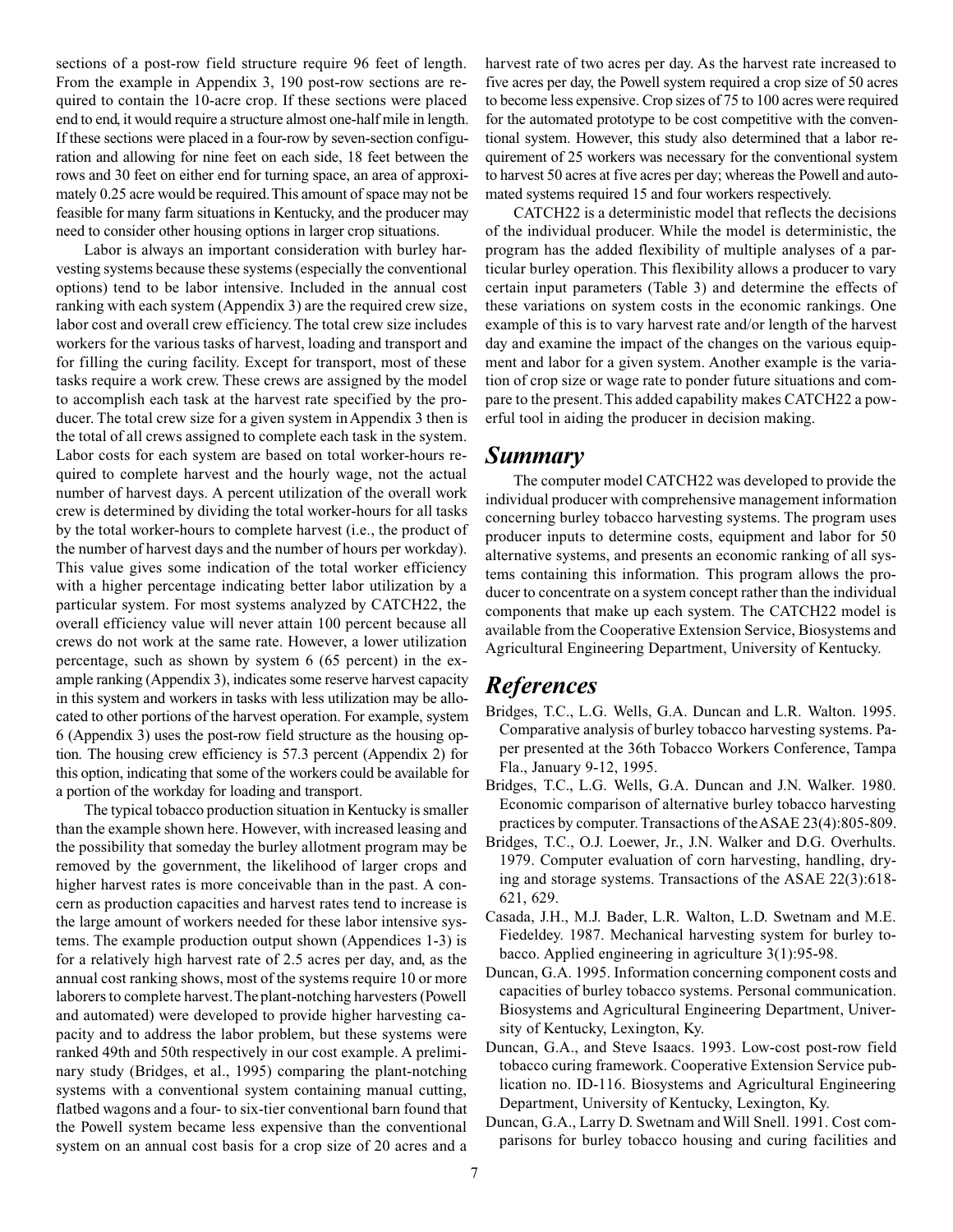methods. Biosystems and Agricultural Engineering Department, University of Kentucky, Lexington, Ky.

- Holtman, J.B., L.K. Pickett, O.L. Armstrong and L.J. Conner. 1970. Modeling of corn production systems — a new approach. ASAE paper no. 70-125, ASAE, St. Joseph, Mich.
- Hunt, D.R. 1973. Farm power and machinery management. Sixth edition, Iowa State University Press, Ames.
- Loewer, O.J., Jr., G. Benock, N. Gay, E.M. Smith, S. Burgess, L.G. Wells, T.C. Bridges, L. Springate, J.A. Boling, G. Bradford and D. Debertin. 1977. BEEF: production of beef with minimum grain and fossil energy inputs. Volumes I, II and III, Report to NSF, October, 1977.
- Morey R.V., R.M. Peart and D.L. Deason. 1971. A corn growth harvesting and handling simulator. Transactions of the ASAE 14(2):326-328.
- Nutt, Perry, Will Snell, George Duncan, Jones Smiley, Gary Palmer and D. Milton Shuffet. 1990. Cooperative Extension Service publication no. ID-81. Department of Agricultural Economics, University of Kentucky, Lexington, Ky.
- Swetnam, L.D. 1995. Information concerning component costs and capacities of burley tobacco systems. Personal communication.

Biosystems and Agricultural Engineering Department, University of Kentucky, Lexington, Ky.

- Walton, L.R., J.H. Casada, L.D. Swetnam M.E. Fiedeldey and M.J. Bader. 1985. A portable cantilever frame system for burley tobacco. Transactions of the ASAE 28(2):568-570.
- Walton, L.R., J.H. Casada, L.D. Swetnam and G.A. Duncan. 1993. A field curing structure and mechanized housing system for burley tobacco. Applied engineering in agriculture 9(1):73-77.
- Wells, L.G. and Yasuhiko Miyake. 1977. Network analysis of alternative harvesting systems using stochastic component variables. ASAE paper no. 77-1511, ASAE, St. Joseph, Mich.
- Wells, L.G., G.B. Day V and T.D. Smith. 1990. Automated harvesting of burley tobacco, I: System development. Transactions of the ASAE 33(4):1033-1037.
- Yoder, Elmon E. and Wiley H. Henson. 1972. Unit handling of burley tobacco on portable curing frames. Transactions of the ASAE 15(1):185-188.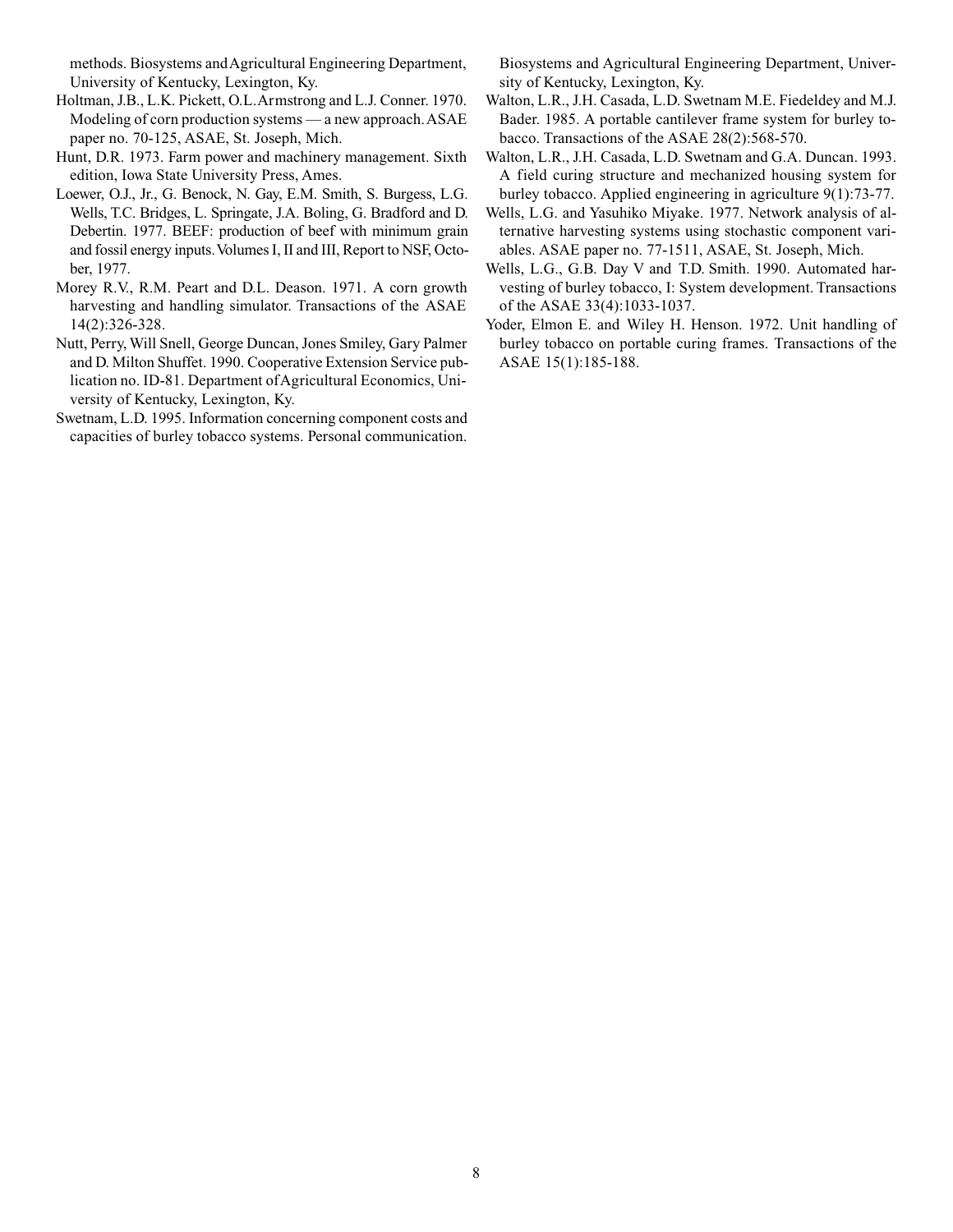|            |                             |                                                            | Conventional Crop Parameters                                                                                  |                |                              |                              |                  |
|------------|-----------------------------|------------------------------------------------------------|---------------------------------------------------------------------------------------------------------------|----------------|------------------------------|------------------------------|------------------|
|            | Conv. Acreage = $10.0$      |                                                            |                                                                                                               | Harvest Rate = |                              | $2.50$ ac/day                |                  |
|            | Row Space = $42.0$ in       |                                                            |                                                                                                               |                | Plant Space = 18.0 in        |                              |                  |
|            |                             | Plants per acre = 8089.7                                   |                                                                                                               |                | Stks per acre = $1348.3$     |                              |                  |
|            | Per Cent Stand = $97.5$     |                                                            |                                                                                                               |                | Total Sticks = $13483$ .     |                              |                  |
|            |                             |                                                            | Harvester Crop Parameters                                                                                     |                |                              |                              |                  |
|            | Harv. Acreage $=$ 10.6      |                                                            |                                                                                                               |                |                              | Harvest Rate = $2.65$ ac/day |                  |
|            |                             | Row Space = $42.0$ in                                      |                                                                                                               |                | Plant Space = $24.0$ in      |                              |                  |
|            |                             | Plants per acre = $6067.3$                                 |                                                                                                               |                | CHRAT Ratio = $1.06$         |                              |                  |
|            |                             | Total Plants = $64313.2$                                   |                                                                                                               |                |                              | Equivalent Sticks = 10719.   |                  |
|            |                             |                                                            | Harvest Parameters                                                                                            |                |                              |                              |                  |
|            |                             | Days To Harvest = $4.0$                                    |                                                                                                               |                | Hrs per workday = 10.0       |                              |                  |
|            |                             |                                                            | Lbs Per Acre = $2500.0$ Total Yield = $25000.0$ lbs                                                           |                |                              |                              |                  |
|            |                             | Transport miles = .75                                      |                                                                                                               |                |                              |                              |                  |
|            |                             |                                                            | Fuel and Labor Rates                                                                                          |                |                              |                              |                  |
|            |                             | Labor rate = $7.00 \text{ } \frac{\text{m}}{\text{s}}$ /hr |                                                                                                               |                | Fuel = $1.00 \frac{\xi}{qq}$ |                              |                  |
|            |                             |                                                            | Conventional Harvesting Systems                                                                               |                |                              |                              |                  |
|            |                             | Investment                                                 | Fixed Crew                                                                                                    |                | Labor                        |                              | Annual Harvester |
|            | Harvesters                  | Cost                                                       | Cost Size                                                                                                     |                | Cost                         | Cost                         | Eff.             |
|            |                             |                                                            |                                                                                                               |                |                              | Cents per                    |                  |
|            | (no)                        |                                                            | (\$)      (\$)   (wkrs)   (\$)                                                                                |                |                              | Stick                        | (응)              |
|            | One-Worker Harvest Aid      |                                                            | $4.0$ $24000.0$ $4669.7$ $4.$ $925.3$                                                                         |                |                              | 42.6                         | 82.6             |
|            | Two-Worker Spearing Machine |                                                            |                                                                                                               |                |                              |                              |                  |
|            | 2.0                         | 30000.0                                                    | 5837.1 4.                                                                                                     |                | 1110.4                       | 52.2                         | 99.1             |
|            |                             |                                                            | NOTES: 1. The labor cost for manual cutting includes an additional charge<br>of \$ 337.07 for stick dropping. |                |                              |                              |                  |
|            |                             |                                                            | Plant-Notching Systems<br>Investment Fixed                                                                    | Crew           |                              | Labor Annual Harvester       |                  |
| Harvesters | Frames                      | Cost                                                       | Cost                                                                                                          | Size           | Cost                         | Cost                         | Eff.             |
|            |                             |                                                            |                                                                                                               |                |                              | Cents per                    |                  |
| (no.)      | (no.)                       | $($ \$)                                                    | $($ \$)                                                                                                       | (wkrs)         | (5)                          | Stick Eq.                    | (응)              |
|            | Powell Harvesting System    |                                                            |                                                                                                               |                |                              |                              |                  |
| 2.0        | 244.0                       | 108300.0                                                   | 12357.7                                                                                                       | 10.            | 1782.8                       | 133.7                        | 63.7             |
|            |                             |                                                            |                                                                                                               |                |                              |                              |                  |
|            | U.K. Automated System       |                                                            |                                                                                                               |                |                              |                              |                  |
| 1.0        | 143.0                       | 150050.0                                                   | 21939.7                                                                                                       | $2$ .          | 295.4                        | 208.4                        | 52.8             |
|            |                             |                                                            | NOTES: 1. Powell System investment cost includes the cost of harvesters,                                      |                |                              |                              |                  |
|            |                             | pulling tractors and frames.                               |                                                                                                               |                |                              |                              |                  |
|            |                             |                                                            | 2. The Automated System investment cost includes the cost                                                     |                |                              |                              |                  |
|            |                             | of harvesters and frames.                                  |                                                                                                               |                |                              |                              |                  |
|            |                             |                                                            |                                                                                                               |                |                              |                              |                  |
|            |                             | 3. Tractor and loader costs for the plant-notching systems |                                                                                                               |                |                              |                              |                  |
|            |                             |                                                            | are included later in the transport analysis.                                                                 |                |                              |                              |                  |
|            |                             |                                                            | 4. Annual cost per stick for the plant-notching systems is                                                    |                |                              |                              |                  |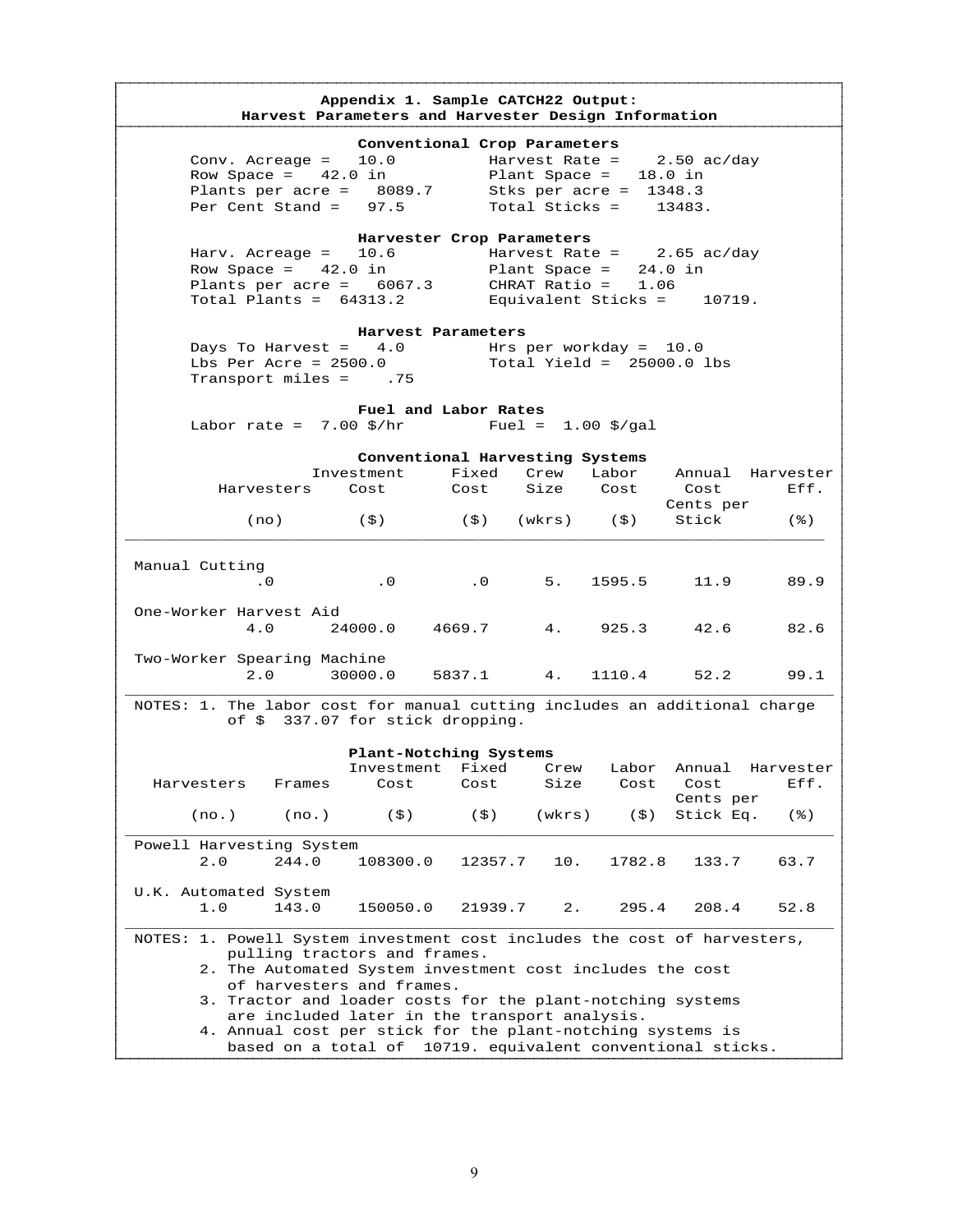|                                                                                                                                                       |                    |                           | Conventional Housing Systems and Stick Carriers                                        |               |               |                             |                              |
|-------------------------------------------------------------------------------------------------------------------------------------------------------|--------------------|---------------------------|----------------------------------------------------------------------------------------|---------------|---------------|-----------------------------|------------------------------|
| Storage<br>Bents                                                                                                                                      | Carriers           | Investment<br>Cost        | Fixed<br>Cost                                                                          | Crew<br>Size  | Labor<br>Cost | Annual<br>Cost<br>Cents per | Crew<br>Eff.                 |
| (no)                                                                                                                                                  | (no)               | (\$)                      | (\$)                                                                                   | (wkrs)        | (\$)          | Stick                       | (응)                          |
| Four- to Six-Tier Conv. Barn<br>18.0                                                                                                                  | $\cdot$ 0          | 52826.9                   | 4848.7                                                                                 | 4.            | 1048.7        | 43.7                        | 93.6                         |
| Two-Tier Forced-Air Barn                                                                                                                              |                    |                           |                                                                                        |               |               |                             |                              |
| 27.0<br>Open Interior Barn(Pallets)                                                                                                                   | $\cdot$ 0          | 86126.9                   | 7795.8                                                                                 | 4.            | 655.4         | 62.7                        | 58.5                         |
| 30.0<br>Tiered Field Curing Structure                                                                                                                 | 397.0              | 88276.9                   | 8743.6                                                                                 | 4.            | 1028.1        | 72.5                        | 91.8                         |
| 85.0<br>Field Structure(Cant. Beams)                                                                                                                  | $\Omega$           | 16111.9                   | 1893.7                                                                                 | $2$ .         | 535.1         | 18.0                        | 95.6                         |
| 113.0                                                                                                                                                 | 225.0              | 27369.9                   | 3244.5                                                                                 | 2.            | 158.9         | 25.2                        | 28.4                         |
| Post-Row Field Structure<br>190.0                                                                                                                     | $\cdot$ 0          | 12876.9                   | 2060.3                                                                                 | 4.            | 641.4         | 20.0                        | 57.3                         |
| Retrofitted Cable Hoist Barn<br>20.0<br>New Cable Hoist Barn                                                                                          | 300.0              | 31826.9                   | 4010.3                                                                                 | $1$ .         | 161.8         | 30.9                        | 57.8                         |
| 14.0                                                                                                                                                  | 300.0              | 69626.9                   | 7040.6                                                                                 | 1.            | 161.8         | 53.4                        | 57.8                         |
|                                                                                                                                                       |                    |                           | 2. The annual cost per stick is based on a total of<br>Conventional Frames or Carriers |               | Fixed         | 13483. sticks.<br>Ann. Cost |                              |
| NOTES:1. The investment and fixed cost for conventional housing systems<br>includes the cost for the bents of storage, sticks and carriers or frames. |                    | Storage<br>Frames<br>(no) | Investment<br>Cost<br>(5)                                                              |               | Cost<br>(\$)  | Cents<br>per Stick          |                              |
|                                                                                                                                                       |                    |                           |                                                                                        |               |               |                             |                              |
|                                                                                                                                                       |                    | 397.0                     | 19850.0                                                                                |               | 2514.3        | 18.6                        |                              |
| Pallet Frames<br>Cantilever Beams                                                                                                                     |                    | 225.0                     | 6750.0                                                                                 |               | 855.0         | 6.3                         |                              |
|                                                                                                                                                       |                    | 300.0                     | 11400.0                                                                                |               | 1444.0        | 10.7                        |                              |
|                                                                                                                                                       |                    |                           |                                                                                        |               |               |                             |                              |
|                                                                                                                                                       | Coverage<br>Amount |                           | Coverage for Plant-Notching Systems<br>Investment<br>Cost                              | Fixed<br>Cost | Crew<br>Size  | Labor Annual<br>Cost        | Cost                         |
| Cable Hoist Beams                                                                                                                                     | (sq.fit.)          |                           | $($ \$)                                                                                | (\$)          | (wkrs)        |                             | Cents per<br>$(5)$ Stick Eq. |
| Six-Mil Poly. Powell Frames                                                                                                                           |                    | 30500.0                   | 610.0                                                                                  | 646.6         | 3.            | 384.3                       | 9.6                          |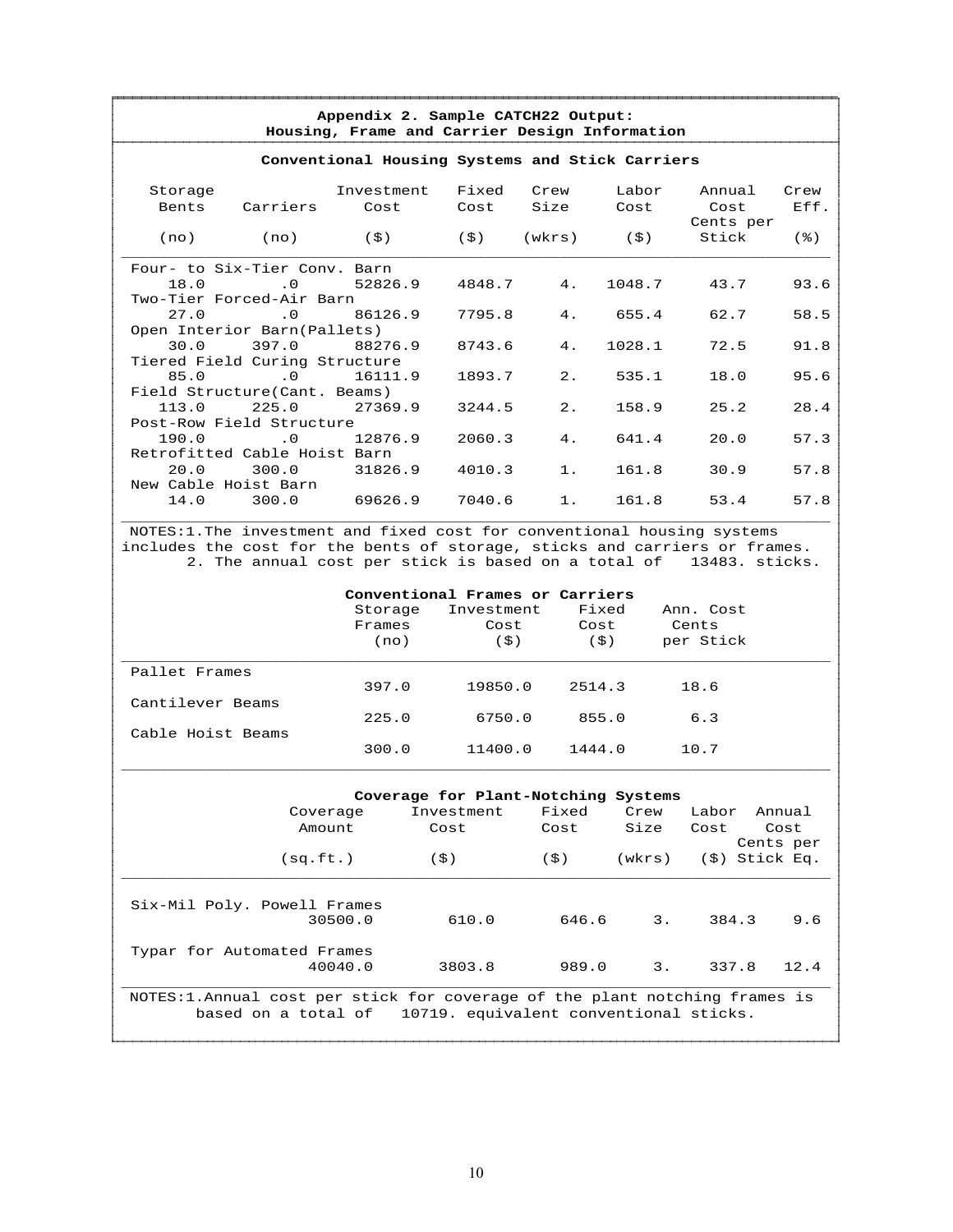|                                                 | Annual Cost Ranking of Alternative Systems                                     | Appendix 3. Sample CATCH22 Output:                                        |              |           |                                        |
|-------------------------------------------------|--------------------------------------------------------------------------------|---------------------------------------------------------------------------|--------------|-----------|----------------------------------------|
|                                                 | Systems are ranked from least cost to most expensive.                          |                                                                           |              |           |                                        |
| System Investment Annual<br>Rank<br>Cost<br>(S) | Cost<br>(S)                                                                    | Labor<br>Annual<br>Cost<br>Cost<br>$(5)$ $(c/stk)$ $(wkrs)$ $(no.)$       | Crew<br>Size | Transport | Crew<br>Vehicles Efficiency<br>$($ $)$ |
| 1<br>75111.9                                    | 5275.7<br>3155.5<br>System 1 I.D. is Manual Cutting<br>Flatbed Truck           | Tiered Field Curing Structure                                             | 39.13 12.    | 3.        | 83.88                                  |
| $\overline{2}$                                  | 71876.9 5548.7<br>3261.8<br>System 2 I.D. is Manual Cutting<br>Flatbed Truck   | 41.15<br>Post-Row Field Structure                                         | 14.          | 3. 74.61  |                                        |
| $3^{\circ}$                                     | 85111.9 5657.2 3312.5<br>System 3 I.D. is Manual Cutting<br>Flatbed Wagon      | Tiered Field Curing Structure                                             | 41.96 13.    | 4. 81.74  |                                        |
| $4\degree$                                      | 82711.9 5675.8<br>System 4 I.D. is Manual Cutting<br>Two-Wheel Rail Wagon      | 3139.4 42.10<br>Tiered Field Curing Structure                             | 14.          | 4. 71.49  |                                        |
| 5 -                                             | 81876.9 5930.1<br>System 5 I.D. is Manual Cutting<br>Flatbed Wagon             | 3418.7<br>43.98<br>Post-Row Field Structure                               | 15.          |           | 4. 73.37                               |
| 6                                               | 79476.9 5948.7<br>System 6 I.D. is Manual Cutting<br>Two-Wheel Rail Wagon      | 3245.7<br>44.12<br>Post-Row Field Structure                               | 16.          |           | 4. 64.93                               |
| 7                                               | 68926.9 7406.8<br>2763.3<br>System 7 I.D. is Manual Cutting                    | 54.94<br>Cable Hoist Beam Carrier<br>Retrofitted Cable Hoist Barn         | 12.          | 6.        | 72.21                                  |
| 87869.9<br>8                                    | 7993.4<br>System 8 I.D. is Manual Cutting                                      | 2812.7<br>59.29<br>Cantilever Beam Carrier<br>Field Structure(Cant.Beams) | 13.          | 3.        | 68.01                                  |
| 9 111826.9 8744.3                               | System 9 I.D. is Manual Cutting<br>Flatbed Truck                               | 3669.1<br>64.86 14.<br>Four- to Six-Tier Conv. Barn                       |              | 3.85.00   |                                        |
|                                                 | 10 121826.9 9125.8 3826.0<br>System 10 I.D. is Manual Cutting<br>Flatbed Wagon | 67.68<br>Four- to Six-Tier Conv. Barn                                     | 15.          | 4. 83.07  |                                        |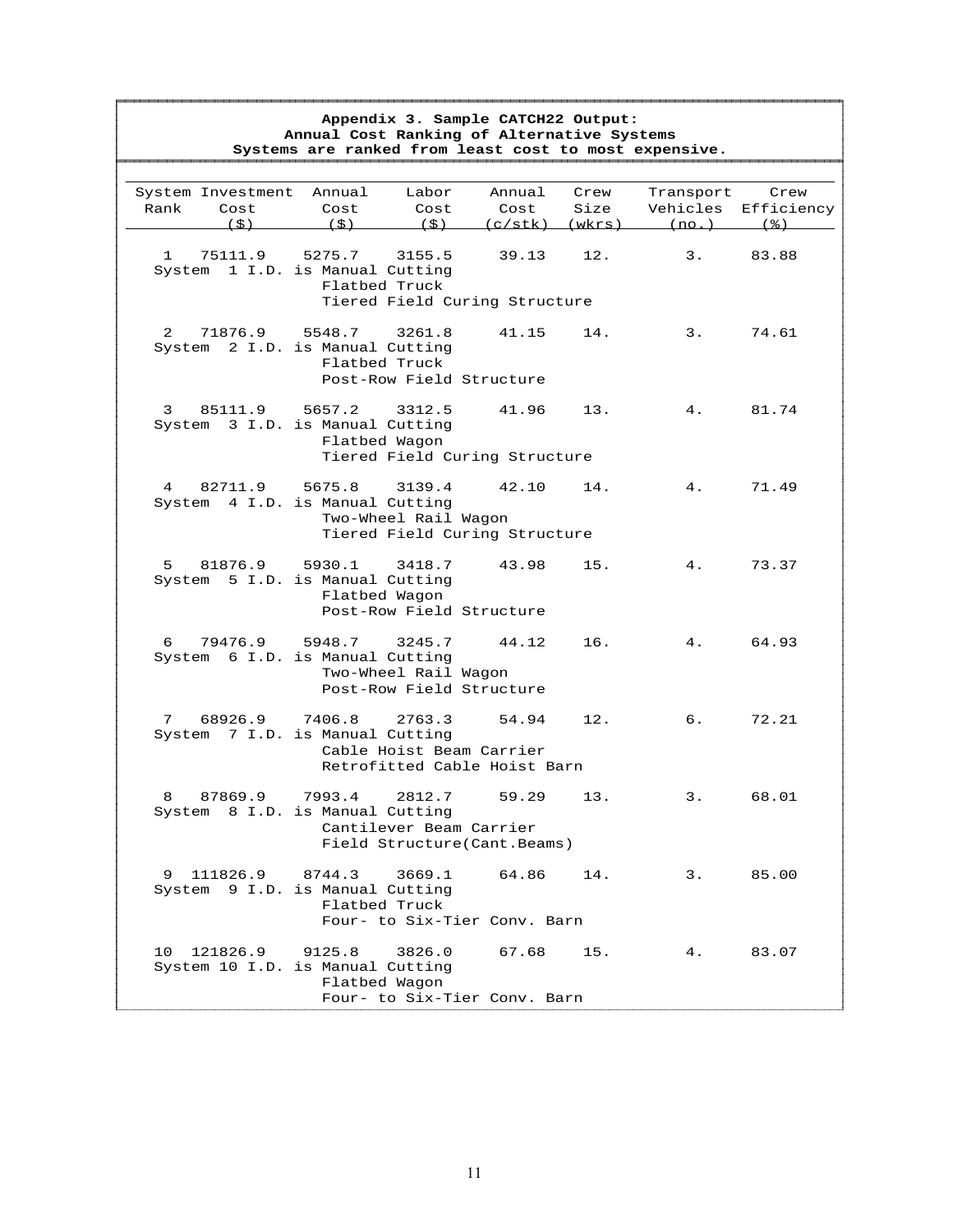|                                                                | Appendix 3 Continued. Sample CATCH22 Output:<br>Annual Cost Ranking of Alternative Systems<br>Systems are ranked from least cost to most expensive. |                                                            |                                        |      |           |                                            |
|----------------------------------------------------------------|-----------------------------------------------------------------------------------------------------------------------------------------------------|------------------------------------------------------------|----------------------------------------|------|-----------|--------------------------------------------|
| System Investment Annual                                       |                                                                                                                                                     | Labor                                                      | Annual                                 | Crew | Transport | Crew                                       |
| Rank<br>Cost<br>(S)                                            | Cost<br>(S)                                                                                                                                         | Cost<br>(S)                                                | Cost<br>$(c/stk)$ (wkrs)               | Size | $(n_0, )$ | Vehicles Efficiency<br>$($ $\frac{6}{6}$ ) |
| 11 119426.9<br>System 11 I.D. is Manual Cutting                | 9144.4                                                                                                                                              | 3653.0<br>Two-Wheel Rail Wagon                             | 67.82<br>Four- to Six-Tier Conv. Barn  | 16.  | 4.        | 74.02                                      |
| 12<br>System 12 I.D. is One-Worker Harvest Aid                 | 94111.9 9411.8<br>Flatbed Truck                                                                                                                     | 2485.4                                                     | 69.81<br>Tiered Field Curing Structure | 11.  | 3. 80.69  |                                            |
| 13<br>System 13 I.D. is One-Worker Harvest Aid                 | 90876.9 9684.8<br>Flatbed Truck                                                                                                                     | 2591.6<br>Post-Row Field Structure                         | 71.83                                  | 13.  | 3.        | 71.20                                      |
| 14 104111.9 9793.3<br>System 14 I.D. is One-Worker Harvest Aid | Flatbed Wagon                                                                                                                                       | 2642.3                                                     | 72.63<br>Tiered Field Curing Structure | 12.  | 4.        | 78.64                                      |
| 15 101711.9 9811.9<br>System 15 I.D. is One-Worker Harvest Aid |                                                                                                                                                     | 2469.3<br>Two-Wheel Rail Wagon                             | 72.77<br>Tiered Field Curing Structure | 13.  | 4.        | 67.84                                      |
| 16 100876.9<br>System 16 I.D. is One-Worker Harvest Aid        | 10066.2<br>Flatbed Wagon                                                                                                                            | 2748.5<br>Post-Row Field Structure                         | 74.66                                  | 14.  | 4.        | 70.12                                      |
| 98476.9<br>17<br>System 17 I.D. is One-Worker Harvest Aid      | 10084.8                                                                                                                                             | 2575.5<br>Two-Wheel Rail Wagon<br>Post-Row Field Structure | 74.80                                  | 15.  | 4.        | 61.32                                      |
| 18 106726.9<br>System 18 I.D. is Manual Cutting                | 10437.1                                                                                                                                             | 2763.3<br>Cable Hoist Beam Carrier<br>New Cable Hoist Barn | 77.41                                  | 12.  | 6.        | 72.21                                      |
| 19 100111.9<br>System 19 I.D. is Two-Worker Spearing Machine   | 10703.5<br>Flatbed Truck                                                                                                                            | 2670.4                                                     | 79.39<br>Tiered Field Curing Structure | 11.  | 3.        | 86.70                                      |
| 96876.9<br>20<br>System 20 I.D. is Two-Worker Spearing Machine | 10976.4<br>Flatbed Truck                                                                                                                            | 2776.7<br>Post-Row Field Structure                         | 81.41                                  | 13.  | 3.        | 76.28                                      |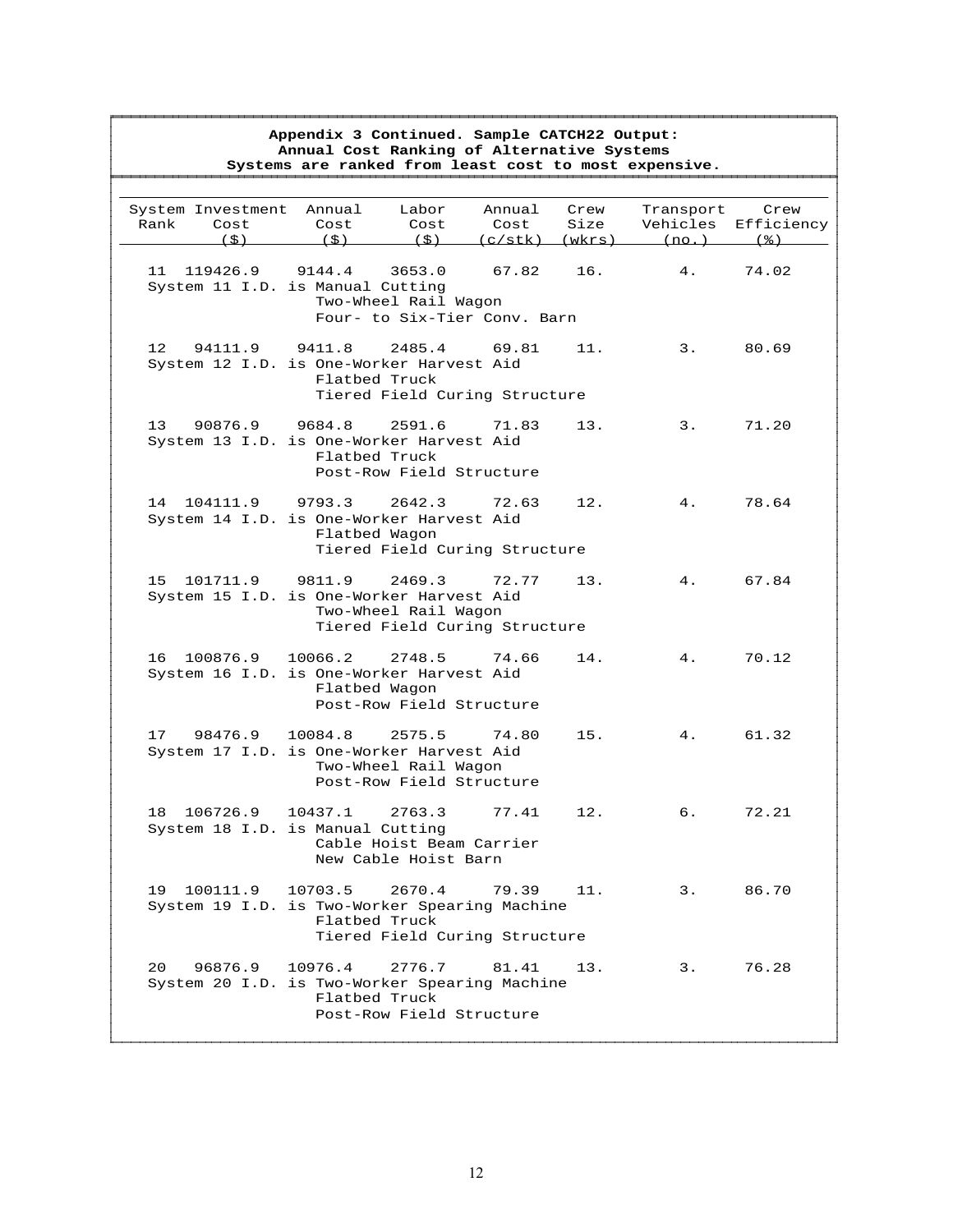| Appendix 3 continued. Sample CATCH22 Output:<br>Annual Cost Ranking of Alternative Systems<br>Systems are ranked from least cost to most expensive. |                          |                                                            |                                        |              |                            |                             |  |
|-----------------------------------------------------------------------------------------------------------------------------------------------------|--------------------------|------------------------------------------------------------|----------------------------------------|--------------|----------------------------|-----------------------------|--|
| System Investment Annual<br>Rank<br>Cost<br>(5)                                                                                                     | Cost<br>(5)              | Labor<br>Cost<br>(S)                                       | Annual<br>Cost<br>$(c/stk)$ $(wkrs)$   | Crew<br>Size | Transport<br>$(no.)$ $(3)$ | Crew<br>Vehicles Efficiency |  |
| 110111.9<br>21<br>System 21 I.D. is Two-Worker Spearing Machine                                                                                     | 11084.9<br>Flatbed Wagon | 2827.3                                                     | 82.22<br>Tiered Field Curing Structure | 12.          |                            | 4. 84.15                    |  |
| 22<br>107711.9<br>System 22 I.D. is Two-Worker Spearing Machine                                                                                     | 11103.6                  | 2654.3<br>Two-Wheel Rail Wagon                             | 82.35<br>Tiered Field Curing Structure | 13.          | 4.                         | 72.92                       |  |
| 23 145126.9<br>System 23 I.D. is Manual Cutting                                                                                                     | 11298.1<br>Flatbed Truck | 3275.8<br>Two-Tier Forced-Air Barn                         | 83.80                                  | 14.          | 3.                         | 74.97                       |  |
| 24 106876.9<br>System 24 I.D. is Two-Worker Spearing Machine                                                                                        | 11357.9<br>Flatbed Wagon | 2933.6<br>Post-Row Field Structure                         | 84.24                                  | 14.          | 4.                         | 74.84                       |  |
| 25<br>104476.9<br>System 25 I.D. is Two-Worker Spearing Machine                                                                                     | 11376.5                  | 2760.6<br>Two-Wheel Rail Wagon<br>Post-Row Field Structure | 84.38                                  | 15.          | 4.                         | 65.73                       |  |
| 26<br>87926.9<br>System 26 I.D. is One-Worker Harvest Aid                                                                                           | 11542.9                  | 2093.1<br>Cable Hoist Beam Carrier                         | 85.61<br>Retrofitted Cable Hoist Barn  | 11.          | 6.                         | 67.96                       |  |
| 155126.9<br>27<br>System 27 I.D. is Manual Cutting                                                                                                  | 11679.6<br>Flatbed Wagon | 3432.8<br>Two-Tier Forced-Air Barn                         | 86.63                                  | 15.          | 4.                         | 73.71                       |  |
| 28 152726.9 11698.2 3259.8<br>System 28 I.D. is Manual Cutting                                                                                      |                          | Two-Wheel Rail Wagon<br>Two-Tier Forced-Air Barn           | 86.76                                  | 16.          | 4.                         | 65.24                       |  |
| 106869.9<br>29<br>System 29 I.D. is One-Worker Harvest Aid                                                                                          | 12129.5                  | 2142.5<br>Cantilever Beam Carrier                          | 89.96<br>Field Structure(Cant.Beams)   | 12.          | 3.                         | 63.76                       |  |
| 30<br>93926.9<br>System 30 I.D. is Two-Worker Spearing Machine                                                                                      | 12834.6                  | 2278.2<br>Cable Hoist Beam Carrier                         | 95.19<br>Retrofitted Cable Hoist Barn  | 11.          | б.                         | 73.97                       |  |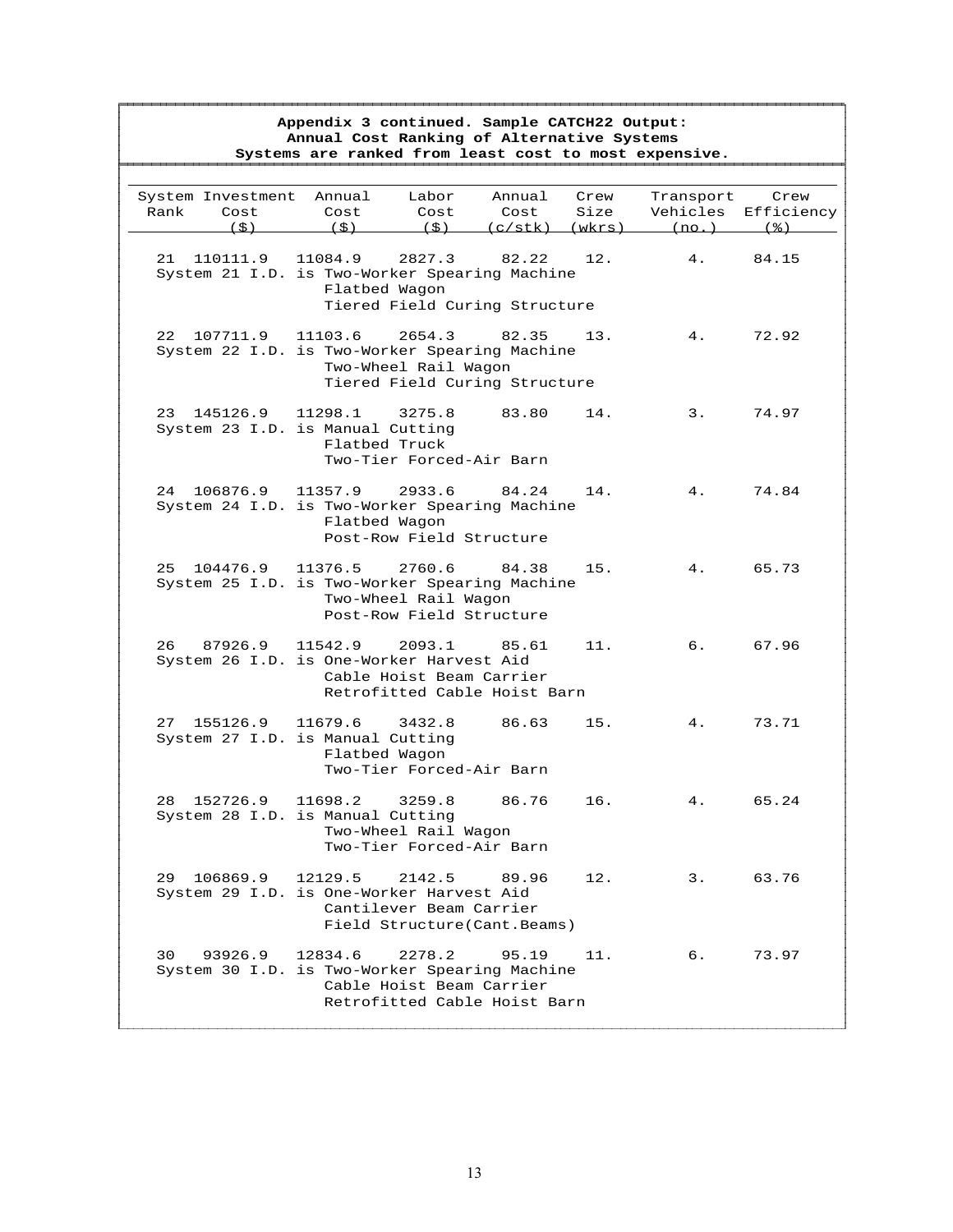|      |                                         | Appendix 3 continued. Sample CATCH22 Output:<br>Annual Cost Ranking of Alternative Systems<br>Systems are ranked from least cost to most expensive. |                                                            |                                                    |              |                    |                                        |
|------|-----------------------------------------|-----------------------------------------------------------------------------------------------------------------------------------------------------|------------------------------------------------------------|----------------------------------------------------|--------------|--------------------|----------------------------------------|
| Rank | System Investment Annual<br>Cost<br>(S) | Cost<br>(5)                                                                                                                                         | Labor<br>Cost                                              | Annual<br>Cost<br>$(5)$ $(c/stk)$ $(wkrs)$         | Crew<br>Size | Transport<br>(no.) | Crew<br>Vehicles Efficiency<br>$($ $)$ |
|      |                                         | 31 130826.9 12880.4<br>System 31 I.D. is One-Worker Harvest Aid<br>Flatbed Truck                                                                    | 2998.9                                                     | 95.53<br>Four- to Six-Tier Conv. Barn              | 13.          | 3. 82.39           |                                        |
|      | 32 114276.9                             | 13041.9<br>System 32 I.D. is Manual Cutting                                                                                                         | Pallet Frame Loader                                        | $3159.3$ $96.73$ 9.<br>Open Interior Barn(Pallets) |              | 2. 90.73           |                                        |
|      | 33 140826.9                             | 13261.9<br>System 33 I.D. is One-Worker Harvest Aid<br>Flatbed Wagon                                                                                | 3155.8                                                     | 98.36<br>Four- to Six-Tier Conv. Barn              | 14.          |                    | 4. 80.51                               |
|      | 34 138426.9                             | 13280.5<br>System 34 I.D. is One-Worker Harvest Aid                                                                                                 | 2982.8<br>Two-Wheel Rail Wagon                             | 98.50<br>Four- to Six-Tier Conv. Barn              | 15.          | 4. 71.02           |                                        |
| 35   | 112869.9                                | 13421.2<br>System 35 I.D. is Two-Worker Spearing Machine                                                                                            | 2327.6<br>Cantilever Beam Carrier                          | 99.54<br>Field Structure (Cant. Beams)             | 12.          | 3. 69.27           |                                        |
|      | 36 136826.9                             | 14172.1<br>System 36 I.D. is Two-Worker Spearing Machine<br>Flatbed Truck                                                                           | 3184.0                                                     | 105.11<br>Four- to Six-Tier Conv. Barn             | 13.          | 3. 87.47           |                                        |
|      |                                         | 37 146826.9 14553.5<br>System 37 I.D. is Two-Worker Spearing Machine<br>Flatbed Wagon                                                               | 3340.9                                                     | $107.94$ 14.<br>Four- to Six-Tier Conv. Barn       |              | 4. 85.23           |                                        |
|      | 38 144426.9                             | 14572.2<br>System 38 I.D. is Two-Worker Spearing Machine                                                                                            | 3167.9<br>Two-Wheel Rail Wagon                             | 108.08<br>Four- to Six-Tier Conv. Barn             | 15.          | 4.                 | 75.43                                  |
|      | 39 125726.9                             | 14573.2<br>System 39 I.D. is One-Worker Harvest Aid                                                                                                 | 2093.1<br>Cable Hoist Beam Carrier<br>New Cable Hoist Barn | 108.09                                             | 11.          | 6. 67.96           |                                        |
|      | 40 164126.9                             | 15434.2<br>System 40 I.D. is One-Worker Harvest Aid<br>Flatbed Truck                                                                                | 2605.7<br>Two-Tier Forced-Air Barn                         | 114.47                                             | 13.          | 3.                 | 71.58                                  |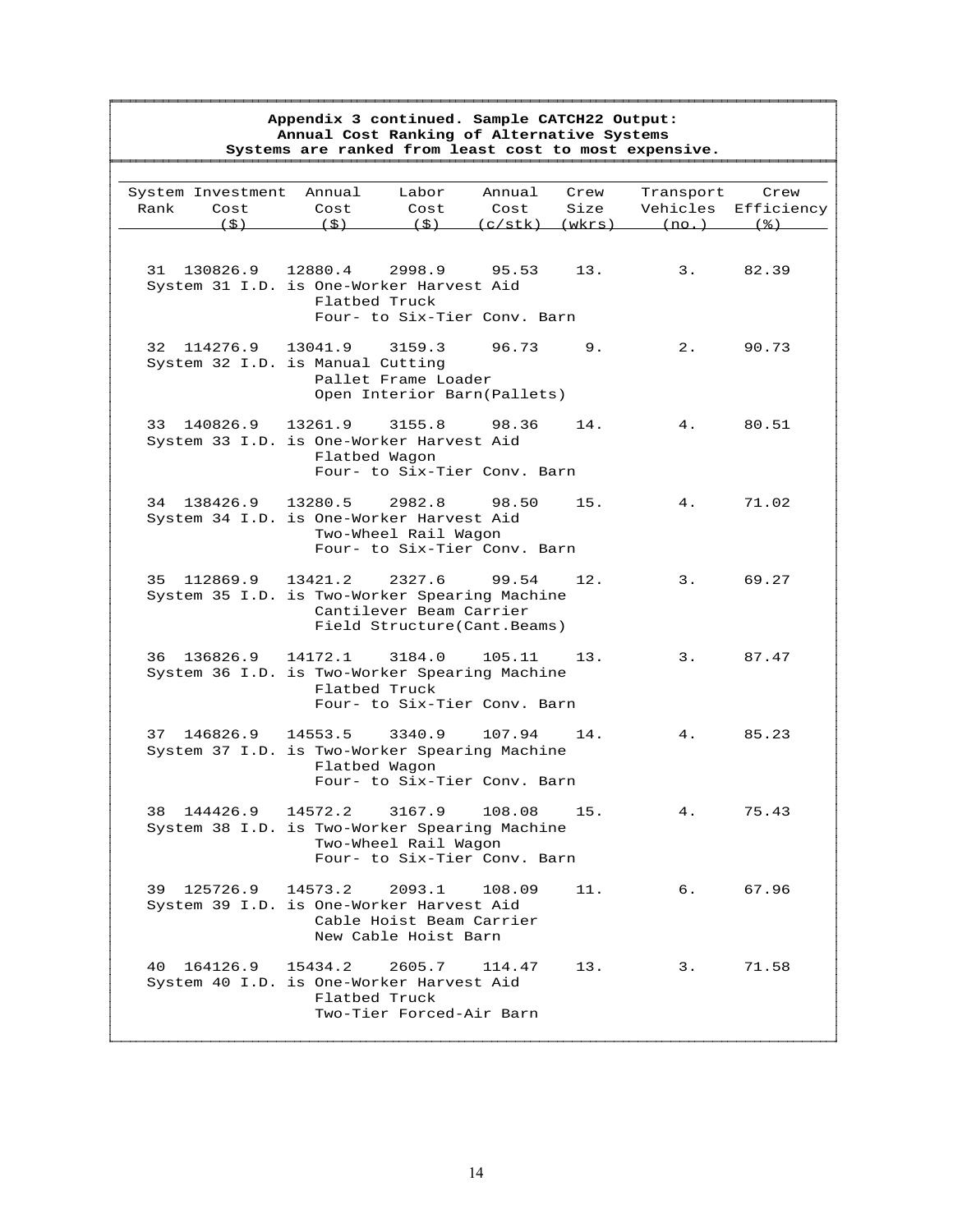| Appendix 3 continued. Sample CATCH22 Output:<br>Annual Cost Ranking of Alternative Systems<br>Systems are ranked from least cost to most expensive. |                          |                                                            |                                                                    |              |                                |                               |  |
|-----------------------------------------------------------------------------------------------------------------------------------------------------|--------------------------|------------------------------------------------------------|--------------------------------------------------------------------|--------------|--------------------------------|-------------------------------|--|
| System Investment Annual<br>Rank<br>Cost<br>(S)                                                                                                     | Cost<br>(S)              | Labor<br>Cost<br>(S)                                       | Annual<br>Cost<br>$(c/stk)$ (wkrs)                                 | Crew<br>Size | Transport<br>Vehicles<br>(no.) | Crew<br>Efficiency<br>$($ $)$ |  |
| 41<br>174126.9<br>System 41 I.D. is One-Worker Harvest Aid                                                                                          | 15815.7<br>Flatbed Wagon | 2762.6<br>Two-Tier Forced-Air Barn                         | 117.30                                                             | 14.          | 4.                             | 70.47                         |  |
| 42 171726.9<br>System 42 I.D. is One-Worker Harvest Aid                                                                                             | 15834.3                  | 2589.6<br>Two-Wheel Rail Wagon<br>Two-Tier Forced-Air Barn | 117.44                                                             | 15.          | 4.                             | 61.66                         |  |
| 43 131726.9<br>System 43 I.D. is Two-Worker Spearing Machine                                                                                        | 15864.9                  | 2278.2<br>Cable Hoist Beam Carrier<br>New Cable Hoist Barn | 117.67                                                             | 11.          | 6. 73.97                       |                               |  |
| 44 170126.9<br>System 44 I.D. is Two-Worker Spearing Machine                                                                                        | 16725.9<br>Flatbed Truck | 2790.7<br>Two-Tier Forced-Air Barn                         | 124.05                                                             | 13.          | 3.                             | 76.67                         |  |
| 45 180126.9<br>System 45 I.D. is Two-Worker Spearing Machine                                                                                        | 17107.3<br>Flatbed Wagon | 2947.6<br>Two-Tier Forced-Air Barn                         | 126.88                                                             | 14.          | 4.                             | 75.19                         |  |
| 46 177726.9<br>System 46 I.D. is Two-Worker Spearing Machine                                                                                        | 17126.0                  | 2774.6<br>Two-Wheel Rail Wagon<br>Two-Tier Forced-Air Barn | 127.02                                                             | 15.          | 4.                             | 66.06                         |  |
| 133276.9<br>47<br>System 47 I.D. is One-Worker Harvest Aid                                                                                          | 17178.0                  | 2489.1<br>Pallet Frame Loader                              | 127.41<br>Open Interior Barn(Pallets)                              | 8.           | 2.                             | 87.21                         |  |
| 48<br>139276.9<br>System 48 I.D. is Two-Worker Spearing Machine                                                                                     | 18469.7 2674.2           | Pallet Frame Loader                                        | 136.99<br>Open Interior Barn(Pallets)                              |              | 2.                             | 95.47                         |  |
| 49 160910.0<br>System 49 I.D. is Powell Harvesting System                                                                                           | 17621.4                  | 2480.9<br>Powell Front-End Loader                          | 164.40<br>Six-Mil Poly. Powell Frames                              | 10.          | $0$ .                          | 63.67                         |  |
| 189853.8<br>50<br>System 50 I.D. is U.K. Automated System                                                                                           | 25474.4                  | 817.5                                                      | 237.66<br>Automated Front-End Loader<br>Typar for Automated Frames | $2$ .        | 0.                             | 52.75                         |  |

**All Angeles Communications All Angeles Company All Angeles Communications All Angeles Communications All Angeles Communications All Angeles Communications** 

AAAAAAAAAAAAAAAAAAAAAAAAAAAAAAAAAAAAAAAAAAAAAAAAAAAAAAAAAAAAAAAAAAAAAAAAAAAAAAAAAAAAAAAAAAAAAAAAAAAAAAAAAAAAAAAAAAAAAAAAAAAAAAAAAAAAAAAAAAAAAAAAAAAAAAAAAAAAAAAAAAAAAAAAAAAAAAAAAAAAAAAAAAAAAAAAAAAAAAAAAAAAAAAAAAAAAAAAAAAAAAAAAAAAAAAAAAAAAAAAAAAAA AAAAAAAA